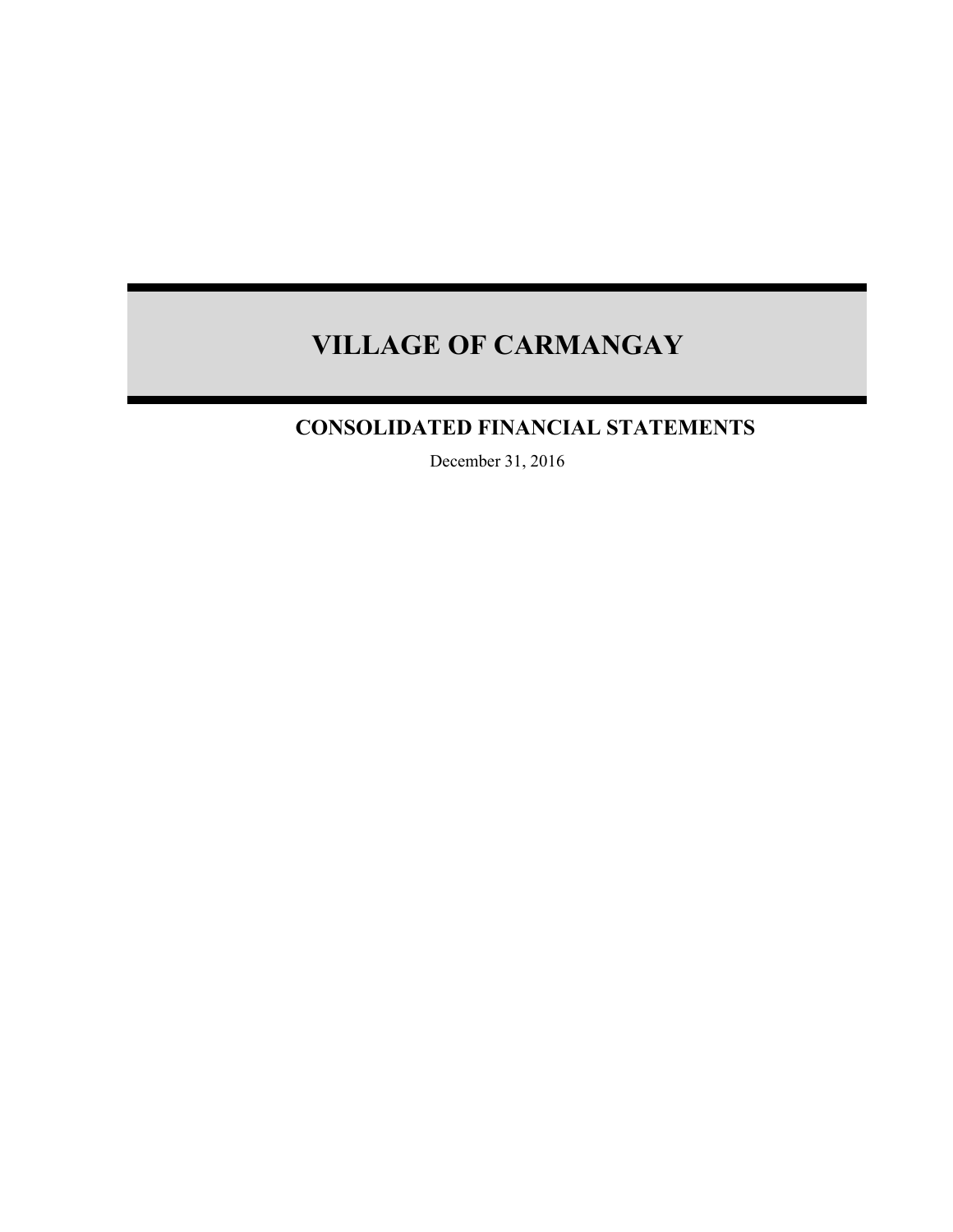## **DECEMBER 31, 2016**

## **CONTENTS**

|                                                                  | Page           |
|------------------------------------------------------------------|----------------|
| <b>AUDITOR'S REPORT</b>                                          |                |
| <b>FINANCIAL STATEMENTS</b>                                      |                |
| Consolidated Statement of Financial Position                     | 3              |
| <b>Consolidated Statement of Operations</b>                      | $\overline{4}$ |
| Consolidated Statement of Changes in Net Financial Assets (Debt) | 5              |
| <b>Consolidated Statement of Cash Flows</b>                      | 6              |
| Schedules                                                        | $7 - 12$       |
| Notes to Financial Statements                                    | $13 - 21$      |
| <b>Management Report</b>                                         | 21             |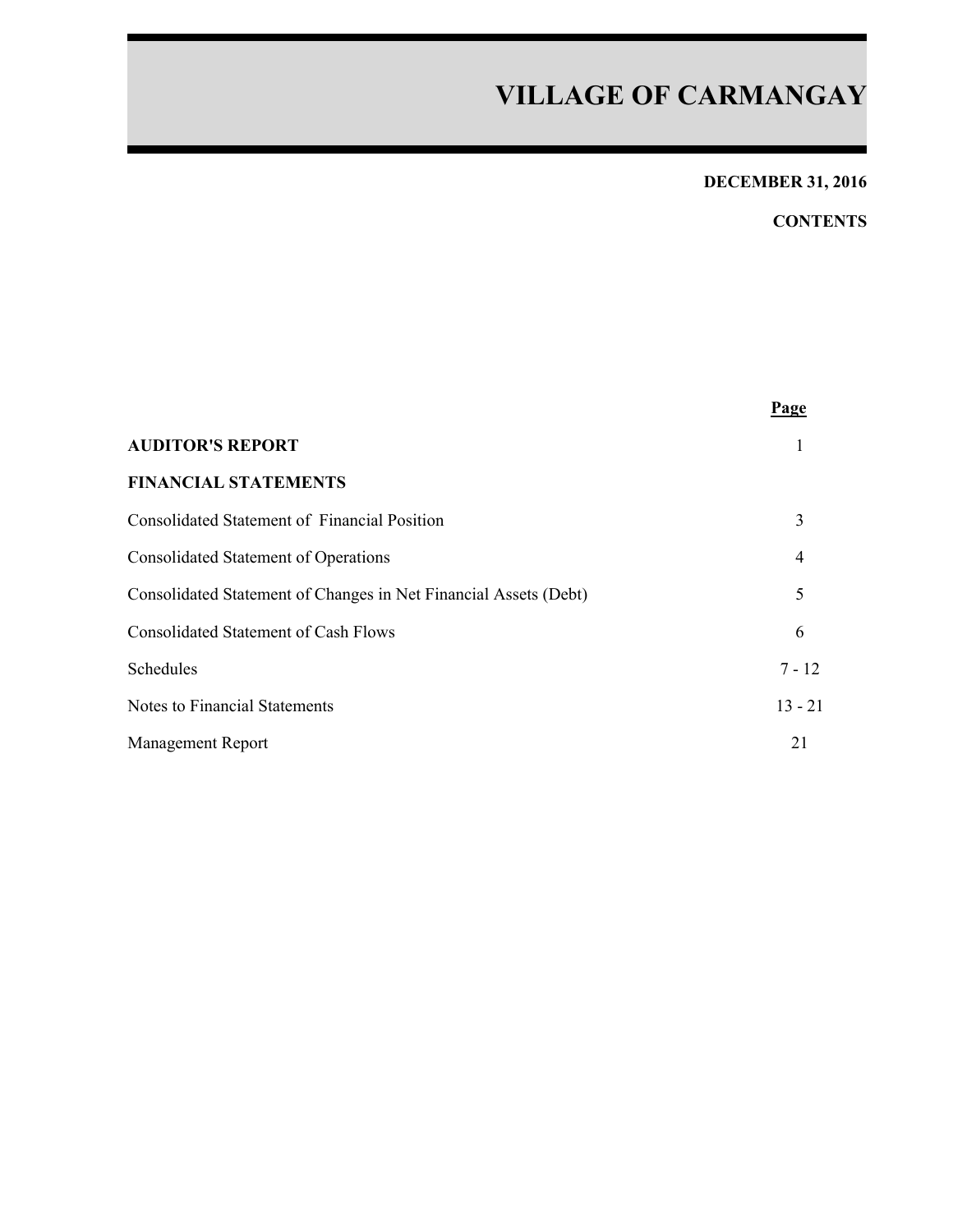

### **INDEPENDENT AUDITOR'S REPORT**

**Scase & Partners** 

**Professional Accountants** 

#### **TO THE MEMBERS OF COUNCIL VILLAGE OF CARMANGAY**

We have audited the accompanying financial statements of Village of Carmangay, which comprise the consolidated statement of financial position as at December 31, 2016, and the consolidated statements of operations, changes in net financial assets (debt) and cash flows for the year then ended, and a summary of significant accounting policies and other explanatory information.

#### **Management's responsibility for the financial statements**

Management is responsible for the preparation and fair presentation of these consolidated financial statements in accordance with Canadian public sector accounting standards, and for such internal control as management determines is necessary to enable the preparation of consolidated financial statements that are free from material misstatement, whether due to fraud or error.

#### **Auditor's responsibility**

Our responsibility is to express an opinion on these consolidated financial statements based on our audit. We conducted our audit in accordance with Canadian generally accepted auditing standards. Those standards require that we comply with ethical requirements and plan and perform the audit to obtain reasonable assurance about whether the consolidated financial statements are free from material misstatement.

An audit involves performing procedures to obtain audit evidence about the amounts and disclosures in the consolidated financial statements. The procedures selected depend on the auditor's judgment, including the assessment of the risks of material misstatement of the consolidated financial statements, whether due to fraud or error. In making those risk assessments, the auditor considers internal control relevant to the entity's preparation and fair presentation of the consolidated financial statements in order to design audit procedures that are appropriate in the circumstances, but not for the purpose of expressing an opinion on the effectiveness of the entity's internal control. An audit also includes evaluating the appropriateness of accounting policies used and the reasonableness of accounting estimates made by management, as well as evaluating the overall presentation of the financial statements.

We believe that the audit evidence we have obtained is sufficient and appropriate to provide a basis for our audit opinion.

Suite 32, 2333 18th Avenue NE, Calgary Alberta. T2E 8T6 Ph: 403-735-0735 Fax: 403-735-2377 www.scase.ca

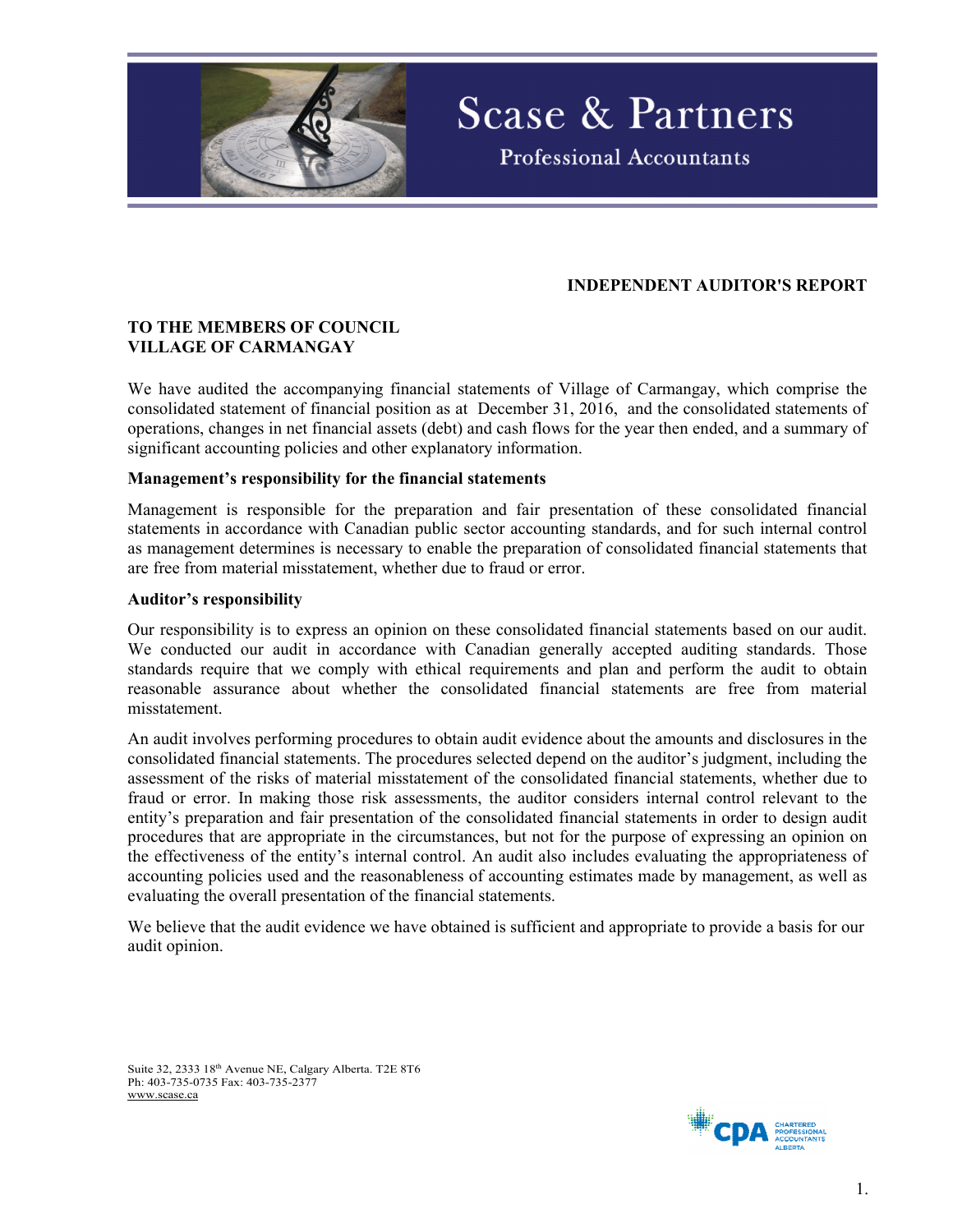#### **Opinion**

In our opinion, the consolidated financial statements present fairly, in all material respects, the financial position of Village of Carmangay as at December 31, 2016, the results of its operations, changes in its net financial assets (debt), and its cash flows for the year then ended in accordance with Canadian public sector accounting standards.

Dasse & Partiques

April 16, 2017

Calgary, Alberta Professional Accountants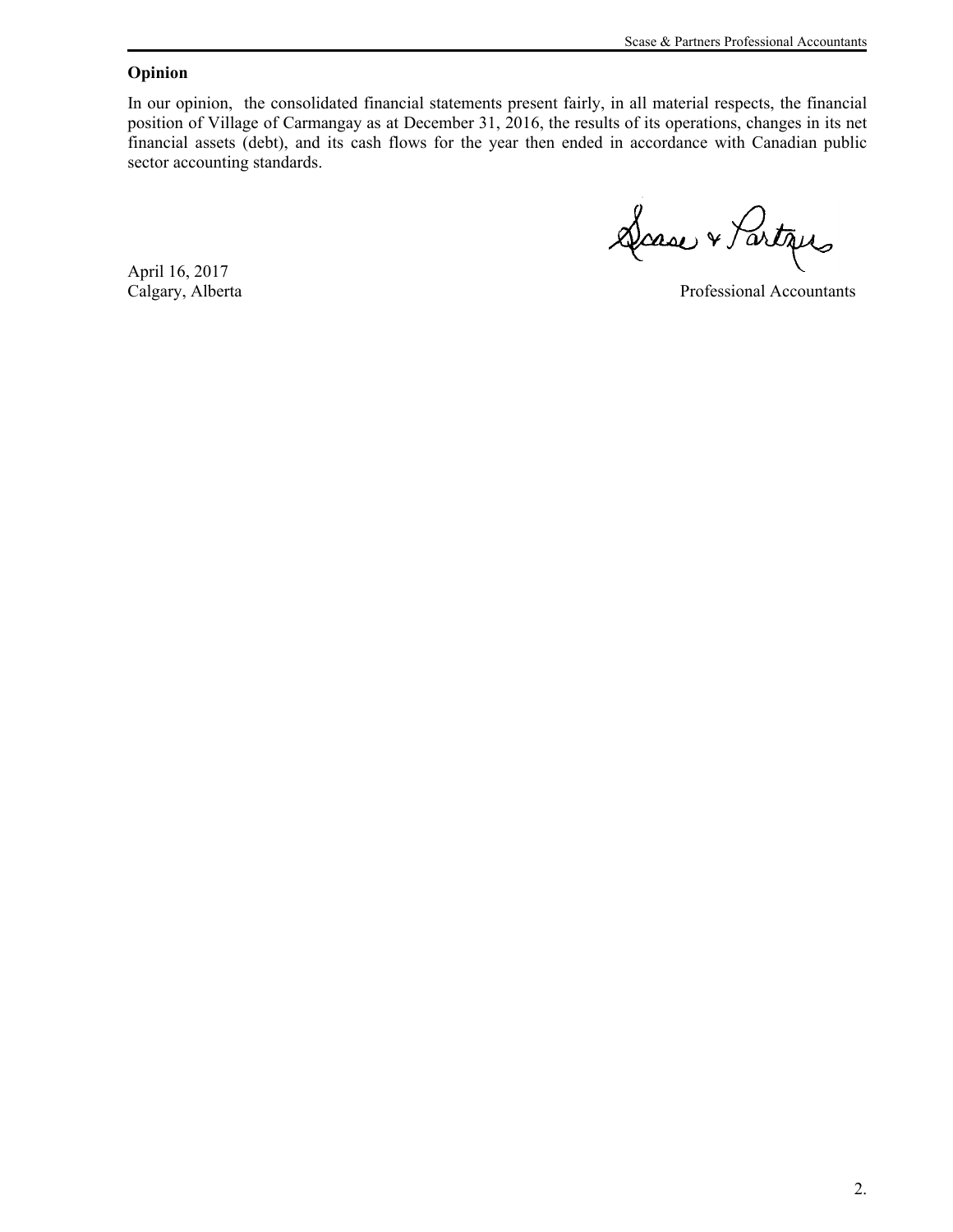#### **CONSOLIDATED STATEMENT OF FINANCIAL POSITION**

|                                                  | AS AT December 31, 2016 |                                      |  |  |  |  |
|--------------------------------------------------|-------------------------|--------------------------------------|--|--|--|--|
|                                                  | 2016                    | 2015                                 |  |  |  |  |
| <b>FINANCIAL ASSETS</b>                          |                         |                                      |  |  |  |  |
| Cash and temporary investments (Note 2)          | $\mathbb{S}$<br>386,470 | $\boldsymbol{\mathsf{S}}$<br>934,147 |  |  |  |  |
| Receivables:                                     |                         |                                      |  |  |  |  |
| Taxes and grants in lieu receivable (Note 3)     | 73,237                  | 94,701                               |  |  |  |  |
| Trade and other receivables                      | 26,830                  | 26,176                               |  |  |  |  |
| Due from other governments - GST                 | 55,492                  | 15,022                               |  |  |  |  |
|                                                  | 542,029                 | 1,070,046                            |  |  |  |  |
| <b>LIABILITIES</b>                               |                         |                                      |  |  |  |  |
| Accounts payable and accrued liabilities         | 17,725                  | 15,486                               |  |  |  |  |
| Deferred revenue (Note 6)                        | 286,214                 | 821,655                              |  |  |  |  |
| Deposit liabilities (Note 6)                     | 6,751                   | 11,434                               |  |  |  |  |
| Long term debt (Note 5)                          |                         | 9,350                                |  |  |  |  |
|                                                  | 310,690                 | 857,925                              |  |  |  |  |
|                                                  |                         |                                      |  |  |  |  |
| <b>NET FINANCIAL ASSETS (DEBT)</b>               | 231,339                 | 212,121                              |  |  |  |  |
| <b>NON-FINANCIAL ASSETS</b>                      |                         |                                      |  |  |  |  |
|                                                  |                         |                                      |  |  |  |  |
| Tangible capital assets (Note 4, Schedule 2)     | 2,909,632               | 2,338,080                            |  |  |  |  |
| Prepaid expenses                                 | 7,002                   | 7,002                                |  |  |  |  |
|                                                  | 2,916,634               | 2,345,082                            |  |  |  |  |
| <b>ACCUMULATED SURPLUS (Schedule 1, Note 10)</b> | \$3,147,973             | \$2,557,203                          |  |  |  |  |

**APPROVED:**

**\_\_\_\_\_\_\_\_\_\_\_\_\_\_\_\_\_\_\_\_\_\_\_\_\_\_\_\_\_ Mayor**

**\_\_\_\_\_\_\_\_\_\_\_\_\_\_\_\_\_\_\_\_\_\_\_\_\_\_\_\_\_ Councillor**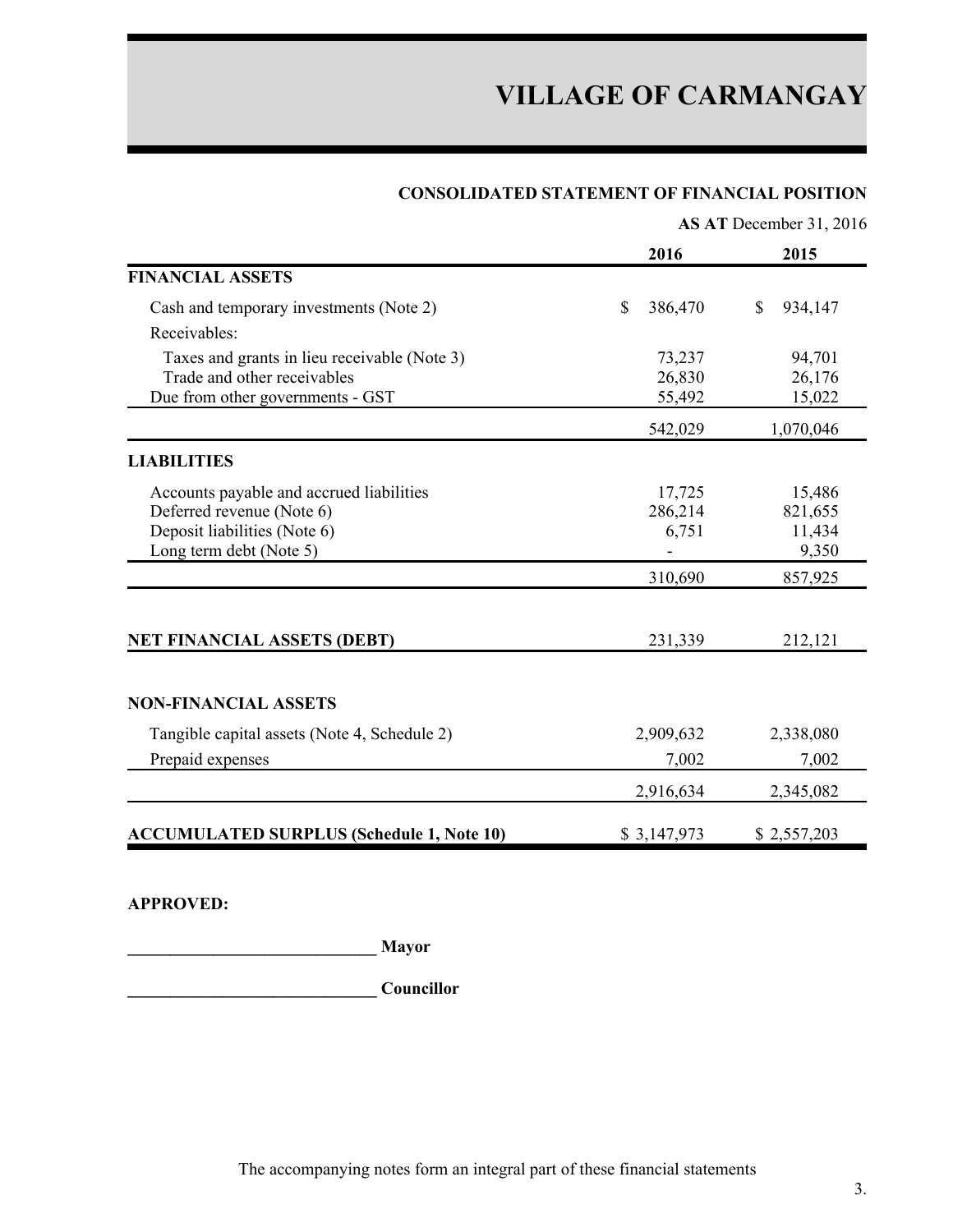#### **CONSOLIDATED STATEMENT OF OPERATIONS FOR THE YEAR ENDED** December 31, 2016

|                                                | <b>BUDGET</b>           |                 |                          |
|------------------------------------------------|-------------------------|-----------------|--------------------------|
|                                                | (Unaudited)             | 2016            | 2015                     |
| <b>REVENUE</b>                                 |                         |                 |                          |
| Net municipal taxes (Schedule 3)               | $\mathbb{S}$<br>222,140 | \$<br>230,691   | \$<br>221,092            |
| User fees and sales                            | 223,766                 | 151,540         | 140,624                  |
| Government transfers (Schedule 4)              | 38,168                  | 36,668          | 41,446                   |
| Investment income                              | 408                     | 4,008           | 4,734                    |
| Penalties and costs of taxes                   | 50,807                  | 17,556          | 22,154                   |
| Licences and permits                           | 1,225                   | 1,375           | 1,250                    |
| Other                                          |                         | 31,345          | 28,445                   |
| Franchise and concession contracts             | 11,000                  | 12,613          | 10,266                   |
| Fines                                          |                         |                 | 1,183                    |
| Rentals                                        | 4,501                   | 4,447           | 8,593                    |
| Net gain on sale of capital assets             |                         | 23,919          | $\overline{\phantom{a}}$ |
|                                                | 552,015                 | 514,162         | 479,787                  |
| <b>EXPENSES</b>                                |                         |                 |                          |
| Legislative                                    | 23,500                  | 23,043          | 20,502                   |
| Administration                                 | 158,000                 | 158,474         | 139,186                  |
| Fire and disaster                              |                         |                 | 455                      |
| Ambulance                                      | 16,184                  | 18,455<br>1,994 | 2,794                    |
|                                                | 3,500                   | 3,505           | 765                      |
| Bylaws enforcement<br>Common service           |                         | 44,647          |                          |
|                                                |                         |                 | 36,631                   |
| Roads, streets, walks, lighting                | 68,800                  | 80,636          | 58,293                   |
| Water supply and distribution                  | 163,841                 | 205,894         | 173,763                  |
| Wastewater treatment and disposal              | 23,000                  | 60,486          | 60,168                   |
| Waste management                               | 55,212                  | 54,231          | 52,736                   |
| Family and community support                   | 1,678                   | 1,825           | 1,709                    |
| Land use, planning, zoning and development     |                         | 420             | 750                      |
| Subdivision land development                   |                         | 4,345           | 4,073                    |
| Cemeteries                                     | 2,000                   | 1,340           | 536                      |
| Parks and recreation                           | 23,650                  | 32,963          | 23,140                   |
| Culture                                        | 2,921                   | 4,076           | 4,065                    |
| <b>EXCESS (SHORTFALL) OF REVENUE OVER</b>      | 542,286                 | 696,334         | 579,566                  |
| <b>EXPENSES - BEFORE OTHER</b>                 | 9,729                   | (182, 172)      | (99, 779)                |
| <b>OTHER</b>                                   |                         |                 |                          |
| Government transfers for capital (Schedule 4)  |                         | 772,942         | 101,659                  |
| Contributed assets                             |                         |                 | 11,246                   |
| <b>EXCESS (SHORTFALL) OF REVENUE OVER</b>      |                         |                 |                          |
| <b>EXPENSES</b>                                | 9,729                   | 590,770         | 13,126                   |
| <b>ACCUMULATED SURPLUS</b> , beginning of year | 2,129,458               | 2,557,203       | 2,544,077                |
| <b>ACCUMULATED SURPLUS, end of year</b>        | \$2,139,187             | \$3,147,973     | \$2,557,203              |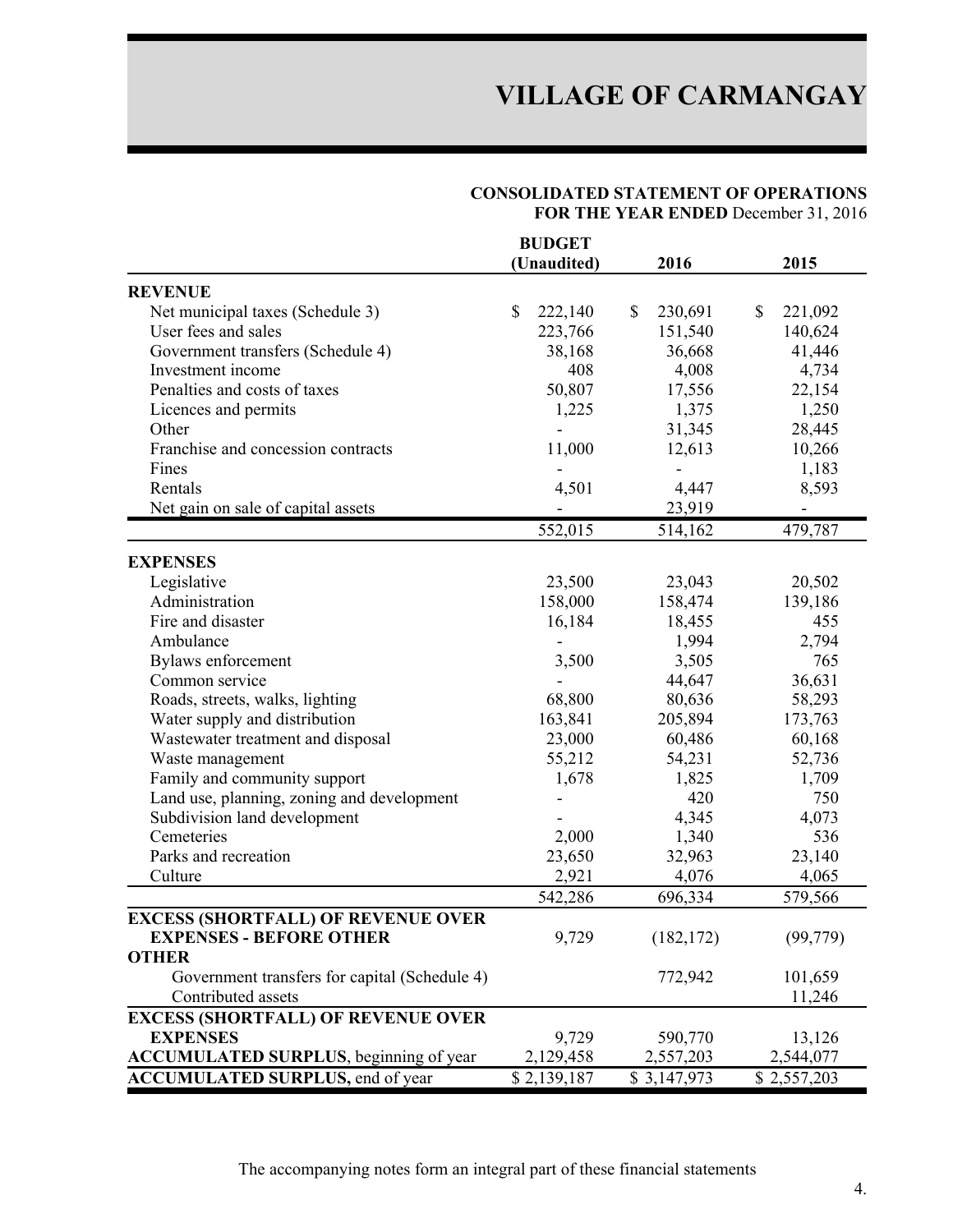## **CONSOLIDATED STATEMENT OF CHANGE IN NET FINANCIAL ASSETS (DEBT)**

## **FOR THE YEAR ENDED** December 31, 2016

|                                                                                                                                                                                                                               |   | <b>BUDGET</b><br>(Unaudited) |    | 2016                                         | 2015                            |
|-------------------------------------------------------------------------------------------------------------------------------------------------------------------------------------------------------------------------------|---|------------------------------|----|----------------------------------------------|---------------------------------|
| <b>EXCESS (SHORTFALL) OF REVENUES OVER</b><br><b>EXPENSES</b>                                                                                                                                                                 | S | 9,729                        | S. | 590,770                                      | \$<br>13,126                    |
| Acquisition of tangible capital assets<br>Contributed tangible capital assets<br>Proceeds on disposal of tangible capital assets<br>Amortization of tangible capital assets<br>(Gain) loss on sale of tangible capital assets |   |                              |    | (724, 762)<br>42,970<br>134,969<br>(24, 731) | (88,381)<br>(11,246)<br>126,995 |
|                                                                                                                                                                                                                               |   |                              |    | (571, 554)                                   | 27,368                          |
| Acquisition of prepaid assets<br>Use of prepaid assets                                                                                                                                                                        |   |                              |    | (7,002)<br>7,004                             | (7,002)<br>7,001                |
|                                                                                                                                                                                                                               |   |                              |    |                                              | (1)                             |
| (INCREASE) DECREASE IN NET DEBT<br>NET FINANCIAL ASSETS (DEBT),                                                                                                                                                               |   | 9,729                        |    | 19,218                                       | 40,493                          |
| beginning of year                                                                                                                                                                                                             |   | 277,123                      |    | 212,121                                      | 171,628                         |
| NET FINANCIAL ASSETS (DEBT), end of year                                                                                                                                                                                      |   | 286,852                      | S  | 231,339                                      | 212,121                         |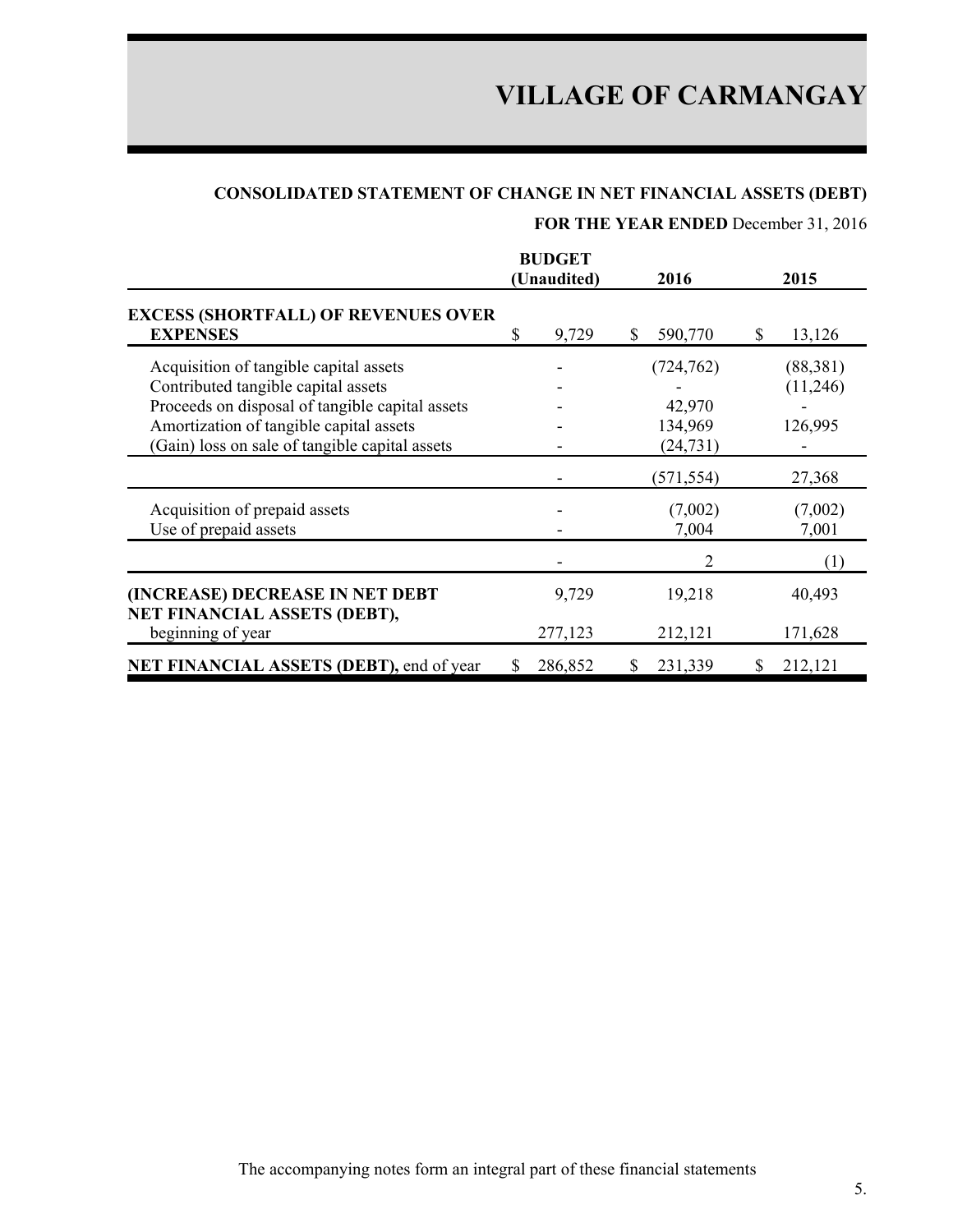### **CONSOLIDATED STATEMENT OF CASH FLOWS**

|                                                                                                    | FOR THE YEAR ENDED December 31, 2016<br>2016 | 2015                                |
|----------------------------------------------------------------------------------------------------|----------------------------------------------|-------------------------------------|
| NET INFLOW (OUTFLOW) OF CASH RELATED<br>TO THE FOLLOWING ACTIVITIES:                               |                                              |                                     |
| <b>OPERATING</b>                                                                                   |                                              |                                     |
| Excess (shortfall) of revenues over expenses                                                       | 590,770<br>\$.                               | $\mathbb{S}$<br>13,126              |
| Non-cash items included in excess (shortfall) of revenues over expenses:                           |                                              |                                     |
| Amortization                                                                                       | 134,969                                      | 126,995                             |
| (Gain) loss on disposal of tangible capital assets<br>Non-cash charges to operations (net change): | (24, 731)                                    |                                     |
| Decrease (increase) in taxes and grants in place receivable                                        | 21,464                                       | (32,292)                            |
| Decrease (increase) in trade and other receivables                                                 | (654)                                        | (1,167)                             |
| Decrease (increase) in due from other gov't receivables                                            | (40, 470)                                    | (7,951)                             |
| Increase (decrease) in deposit liabilities                                                         | (4,683)                                      | 6,724                               |
| Increase (decrease) in accounts payable and accrued liabilities                                    | 2,240                                        | 8,177                               |
| Increase (decrease) in deferred revenue                                                            | (535, 441)                                   | 239,380                             |
| <b>CASH PROVIDED BY OPERATING TRANSACTIONS</b>                                                     | 143,464                                      | 352,992                             |
| <b>CAPITAL</b>                                                                                     |                                              |                                     |
| Acquisition of tangible capital assets                                                             | (724, 762)                                   | (99, 627)                           |
| Sale of tangible capital assets                                                                    | 42,970                                       |                                     |
| <b>CASH APPLIED TO CAPITAL TRANSACTIONS</b>                                                        | (681,792)                                    | (99, 627)                           |
| <b>FINANCING</b>                                                                                   |                                              |                                     |
| Long-term debt repaid                                                                              | (9,350)                                      | (9,301)                             |
|                                                                                                    |                                              |                                     |
| <b>CASH APPLIED TO FINANCING TRANSACTIONS</b>                                                      | (9,350)                                      | (9,301)                             |
| <b>CHANGE IN CASH AND CASH EQUIVALENTS</b>                                                         | (547, 678)                                   | 244,064                             |
| CASH AND CASH EQUIVALENTS, beginning of year                                                       | 934,148                                      | 690,084                             |
| CASH AND CASH EQUIVALENTS, end of year                                                             | \$<br>386,470                                | \$<br>934,148                       |
| <b>CASH AND CASH EQUIVALENTS IS REPRESENTED BY:</b>                                                |                                              |                                     |
| Cash and temporary investments (Note 2)                                                            | \$<br>386,470                                | \$<br>934,147                       |
| Restricted portion of cash and temporary investments (Note 2)                                      | (359, 650)                                   | (899, 774)                          |
|                                                                                                    | $\mathbb S$<br>26,820                        | $\boldsymbol{\mathsf{S}}$<br>34,373 |
|                                                                                                    |                                              |                                     |
| <b>INTEREST PAID ON LONG-TERM DEBT</b>                                                             | \$<br>156                                    | \$<br>425                           |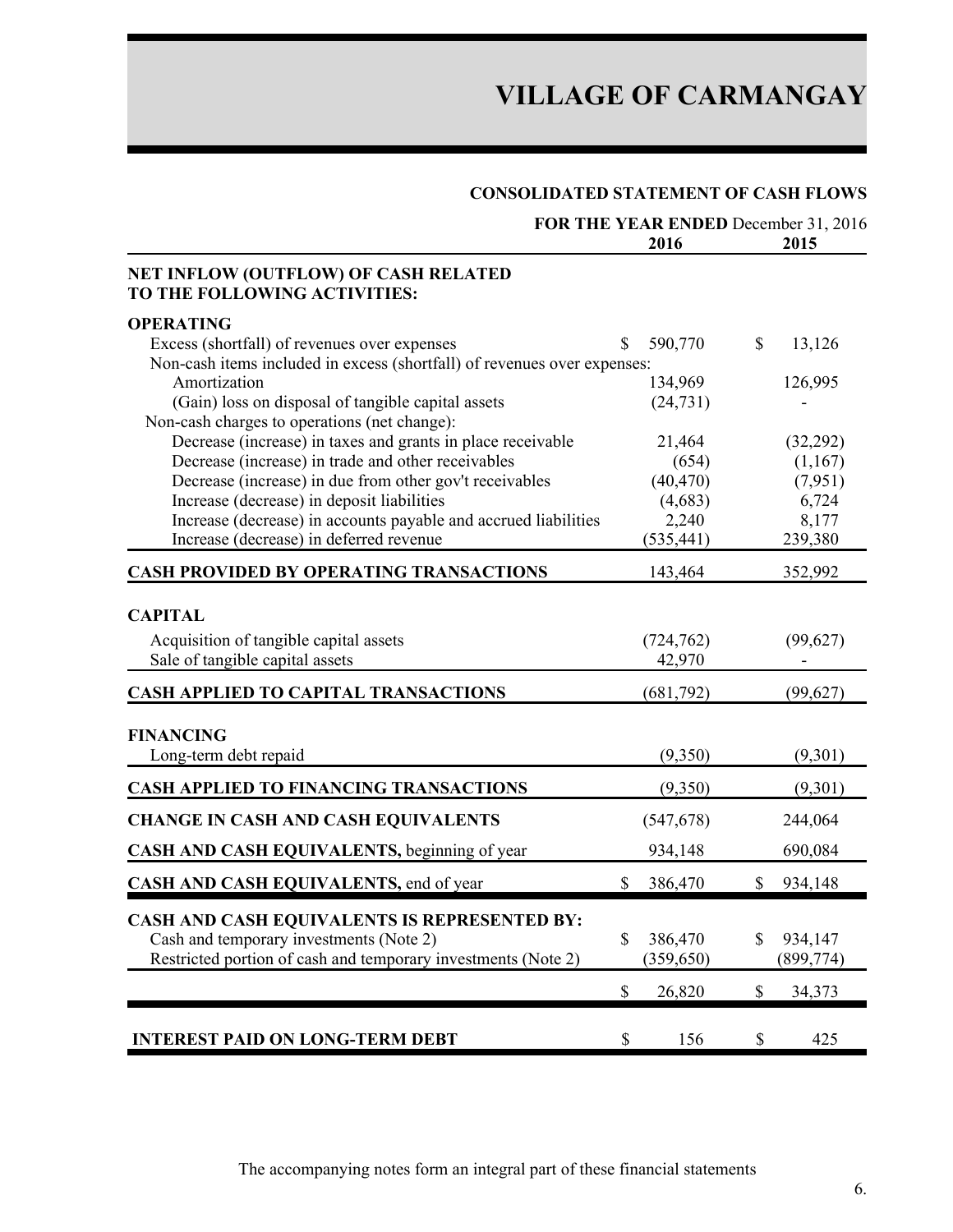## **SCHEDULE OF CHANGES IN ACCUMULATED SURPLUS**

## **FOR THE YEAR ENDED** December 31, 2016

|                                                     |    | Unrestricted<br><b>Surplus</b> | <b>Restricted</b><br><b>Surplus</b> | <b>Equity in Tangible</b><br><b>Capital Assets</b> | 2016                     | 2015        |
|-----------------------------------------------------|----|--------------------------------|-------------------------------------|----------------------------------------------------|--------------------------|-------------|
| <b>BALANCE</b> , beginning of year                  | S. | 161,789                        | 66,685                              | \$2,328,729                                        | \$2,557,203              | \$2,544,077 |
| Excess (deficiency of revenues over expenses        |    | 590,770                        |                                     |                                                    | 590,770                  | 13,126      |
| Current year funds used for tangible capital assets |    | (724, 762)                     |                                     | 724,762                                            | $\overline{\phantom{0}}$ |             |
| Disposal of tangible capital assets                 |    | 18,239                         |                                     | (18, 239)                                          | $\overline{\phantom{0}}$ |             |
| Annual amortization expense                         |    | 134,969                        |                                     | (134,969)                                          | $\overline{\phantom{0}}$ |             |
| Long term debt repaid                               |    | (9,350)                        |                                     | 9,350                                              |                          |             |
| Change in accumulated surplus                       |    | 9,866                          |                                     | 580,904                                            | 590,770                  | 13,126      |
| <b>BALANCE</b> , end of year                        |    | 171,655                        | 66,685                              | \$2,909,633                                        | \$3,147,973              | \$2,557,203 |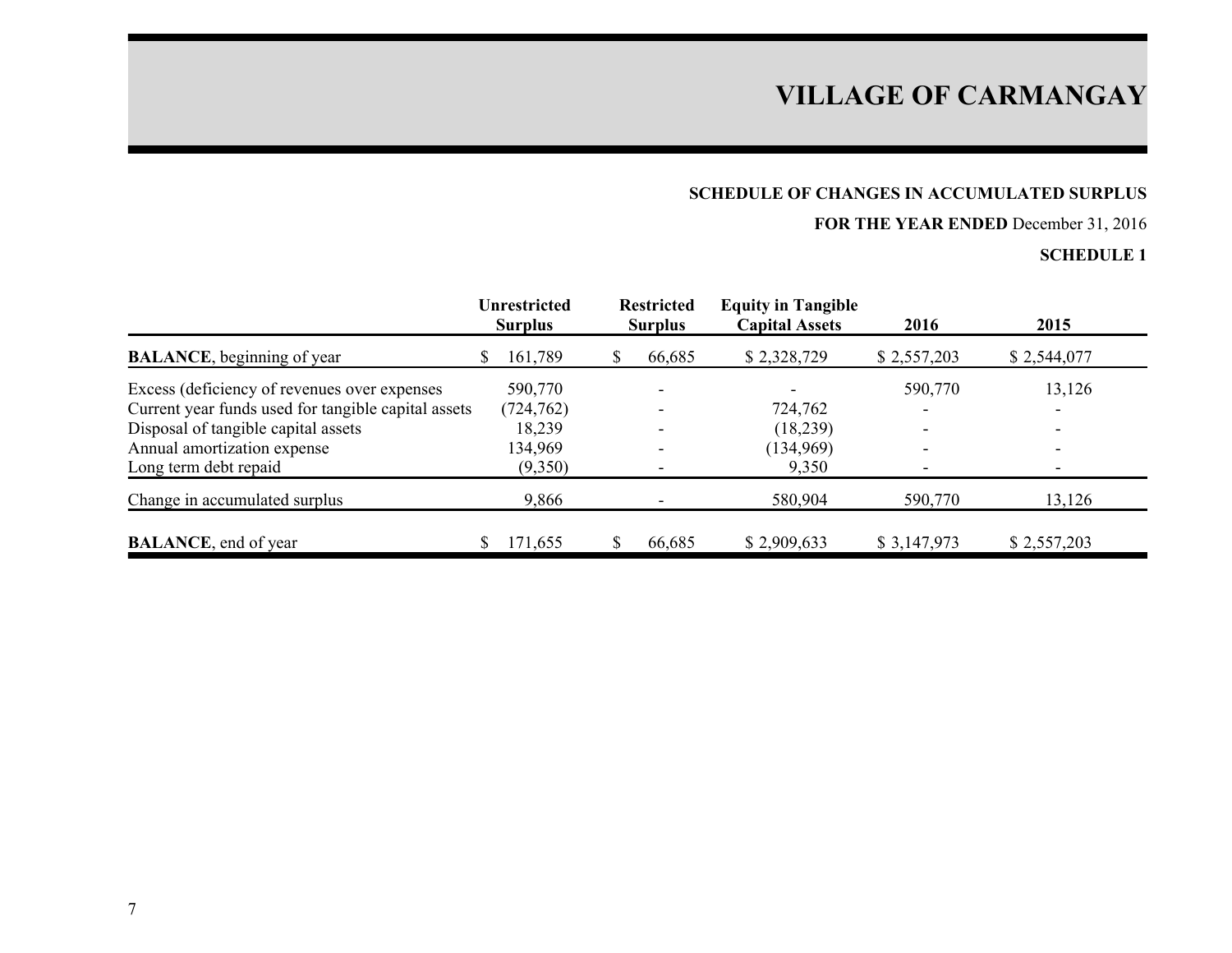#### **SCHEDULE OF TANGIBLE CAPITAL ASSETS**

### **FOR THE YEAR ENDED** December 31, 2016

|                                        |                          |      |                             |     |                  |    | <b>ENGINEERED STRUCTURES</b> |              |               |      |                      |    |                 |           |                          |  |
|----------------------------------------|--------------------------|------|-----------------------------|-----|------------------|----|------------------------------|--------------|---------------|------|----------------------|----|-----------------|-----------|--------------------------|--|
|                                        |                          |      | <b>BUILDINGS</b>            |     | <b>ROADS AND</b> |    | <b>WATER</b>                 |              | WASTE         |      | <b>MACHINERY AND</b> |    |                 |           |                          |  |
|                                        |                          |      | <b>LAND</b>                 |     |                  |    |                              |              |               |      |                      |    |                 |           |                          |  |
|                                        | <b>LAND</b>              |      | <b>IMPROVEMENTS STREETS</b> |     |                  |    | <b>SYSTEM</b>                |              | <b>SYSTEM</b> |      | <b>EOUIPMENT</b>     |    | <b>VEHICLES</b> | 2016      | 2015                     |  |
| COST:                                  |                          |      |                             |     |                  |    |                              |              |               |      |                      |    |                 |           |                          |  |
| BALANCE, beginning of year<br>S        | 146,339                  | -8   | 204,435                     |     | .526,823         | -S | 1,218,293                    | <sup>S</sup> | 2,173,581     | -S   | 265,015              | -8 | 37,345          | 5,571,831 | 5,472,204                |  |
| Acquisition of tangible capital assets |                          |      |                             |     | 195,895          |    | 310,488                      |              | 218,379       |      |                      |    |                 | 724,762   | 99,627                   |  |
| Disposal of tangible capital assets    |                          |      | (16,082)                    |     | (10,046)         |    | (11, 862)                    |              | (7,026)       |      |                      |    |                 | (45,016)  |                          |  |
| BALANCE, end of year                   | 146,339                  |      | 188,353                     |     | 1,712,672        |    | 1,516,919                    |              | 2,384,934     |      | 265,015              |    | 37,345          | 6,251,577 | 5,571,831                |  |
|                                        |                          |      |                             |     |                  |    |                              |              |               |      |                      |    |                 |           |                          |  |
| <b>ACCUMULATED AMORTIZATION:</b>       |                          |      |                             |     |                  |    |                              |              |               |      |                      |    |                 |           |                          |  |
| BALANCE, beginning of year             |                          |      | 56,879                      |     | 1,024,677        |    | 428,770                      |              | 1,593,896     |      | 98,322               |    | 31,208          | 3,233,752 | 3,106,757                |  |
| Annual amortization                    | $\overline{\phantom{a}}$ |      | 5,296                       |     | 32,136           |    | 15,646                       |              | 42,471        |      | 10,069               |    | 2,575           | 108,193   | 126,995                  |  |
| Accumulated amortization on disposals  |                          |      | (804)                       |     | (10,046)         |    | (10,043)                     |              | (5,884)       |      |                      |    |                 | (26,777)  | $\overline{\phantom{a}}$ |  |
| BALANCE, end of year                   |                          |      | 62,175                      |     | 1,056,813        |    | 444,416                      |              | 1,636,367     |      | 108,391              |    | 33,783          | 3,341,945 | 3,233,752                |  |
| NET BOOK VALUE OF                      |                          |      |                             |     |                  |    |                              |              |               |      |                      |    |                 |           |                          |  |
| <b>TANGIBLE CAPITAL ASSETS</b>         | 146,339                  | - \$ | 126,178                     | - S | 655,859          | S  | 1,072,503                    | -S           | 748,567       | - \$ | 156,624              | -S | 3,562           | 2,909,632 | 2,338,079                |  |
| <b>2015 NET BOOK VALUE OF</b>          |                          |      |                             |     |                  |    |                              |              |               |      |                      |    |                 |           |                          |  |
| <b>TANGIBLE CAPITAL ASSETS</b><br>\$   | 146,339                  | - \$ | 147,556                     |     | 502,146          | -S | 789,523                      | -S           | 579,685       | -S   | 166,693              | -S | 6,137           | 2,338,079 |                          |  |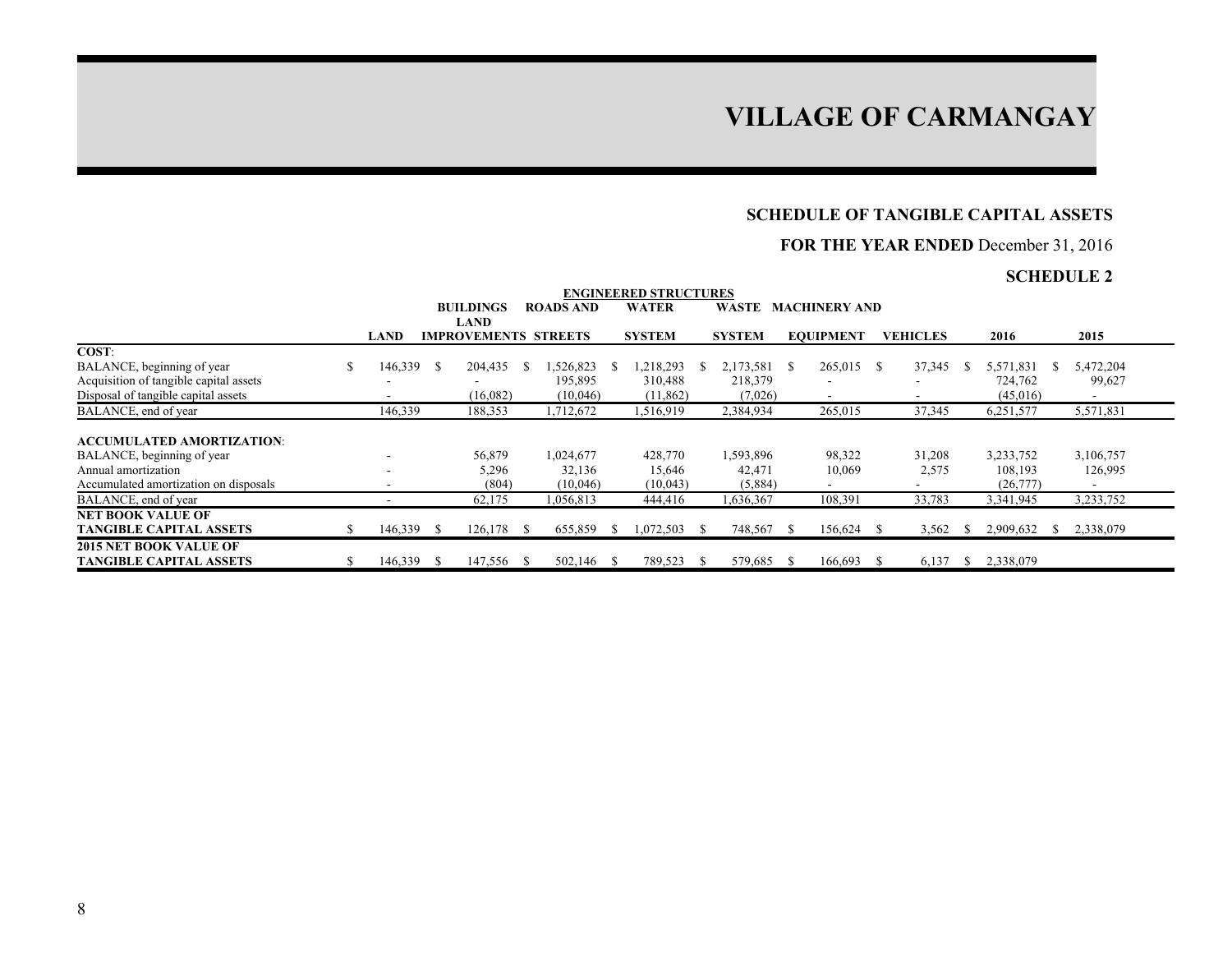## **SCHEDULE OF PROPERTY AND OTHER TAXES**

**FOR THE YEAR ENDED** December 31, 2016

|                                                                        | <b>BUDGET</b><br>(Unaudited) | 2016                   | 2015                    |
|------------------------------------------------------------------------|------------------------------|------------------------|-------------------------|
| <b>TAXATION</b>                                                        |                              |                        |                         |
| Real property taxes<br>Special assessments and local improvement taxes | \$<br>260,264<br>13,000      | 256,815<br>S<br>25,000 | \$<br>252,018<br>23,550 |
|                                                                        | 273,264                      | 281,815                | 275,568                 |
| <b>REQUISITIONS</b>                                                    |                              |                        |                         |
| Alberta School Foundation Fund<br>Seniors Lodge                        | 48,612<br>2,512              | 48,612<br>2,512        | 51,278<br>3,198         |
|                                                                        | 51,124                       | 51,124                 | 54,476                  |
| <b>NET MUNICIPAL TAXES</b>                                             | 222,140                      | 230,691                | 221,092                 |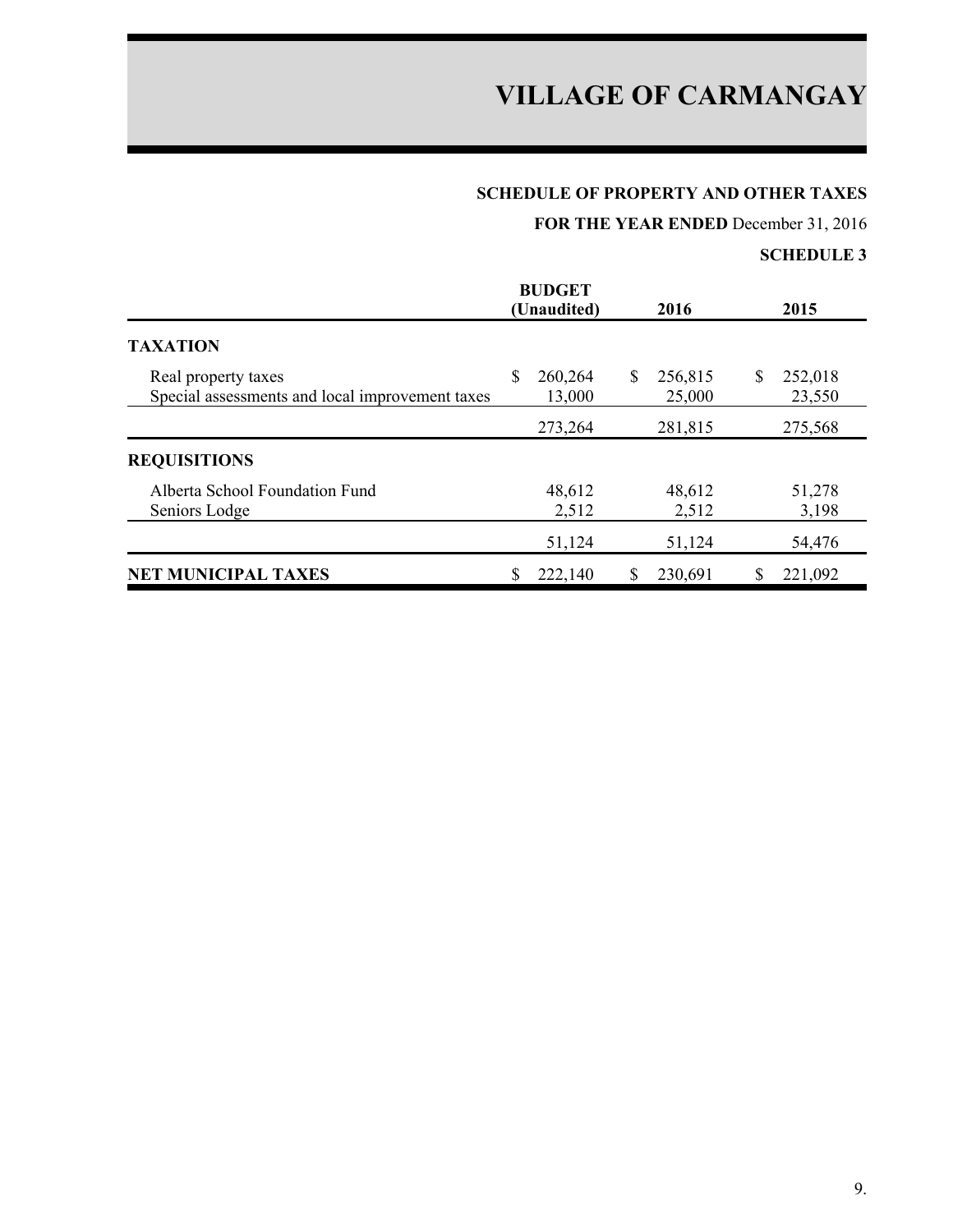### **SCHEDULE OF GOVERNMENT TRANSFERS**

**FOR THE YEAR ENDED** December 31, 2016

|                                   | <b>BUDGET</b><br>(Unaudited) | 2016    |   | 2015    |
|-----------------------------------|------------------------------|---------|---|---------|
| <b>TRANSFERS FOR OPERATING:</b>   |                              |         |   |         |
| <b>Provincial Government</b>      | \$<br>38,168                 | 36,668  | S | 41,446  |
|                                   | 38,168                       | 36,668  |   | 41,446  |
| <b>TRANSFERS FOR CAPITAL:</b>     |                              |         |   |         |
| Provincial Government             |                              | 772,942 |   | 101,659 |
|                                   |                              | 772,942 |   | 101,659 |
| <b>TOTAL GOVERNMENT TRANSFERS</b> | 38,168                       | 809,610 |   | 143,105 |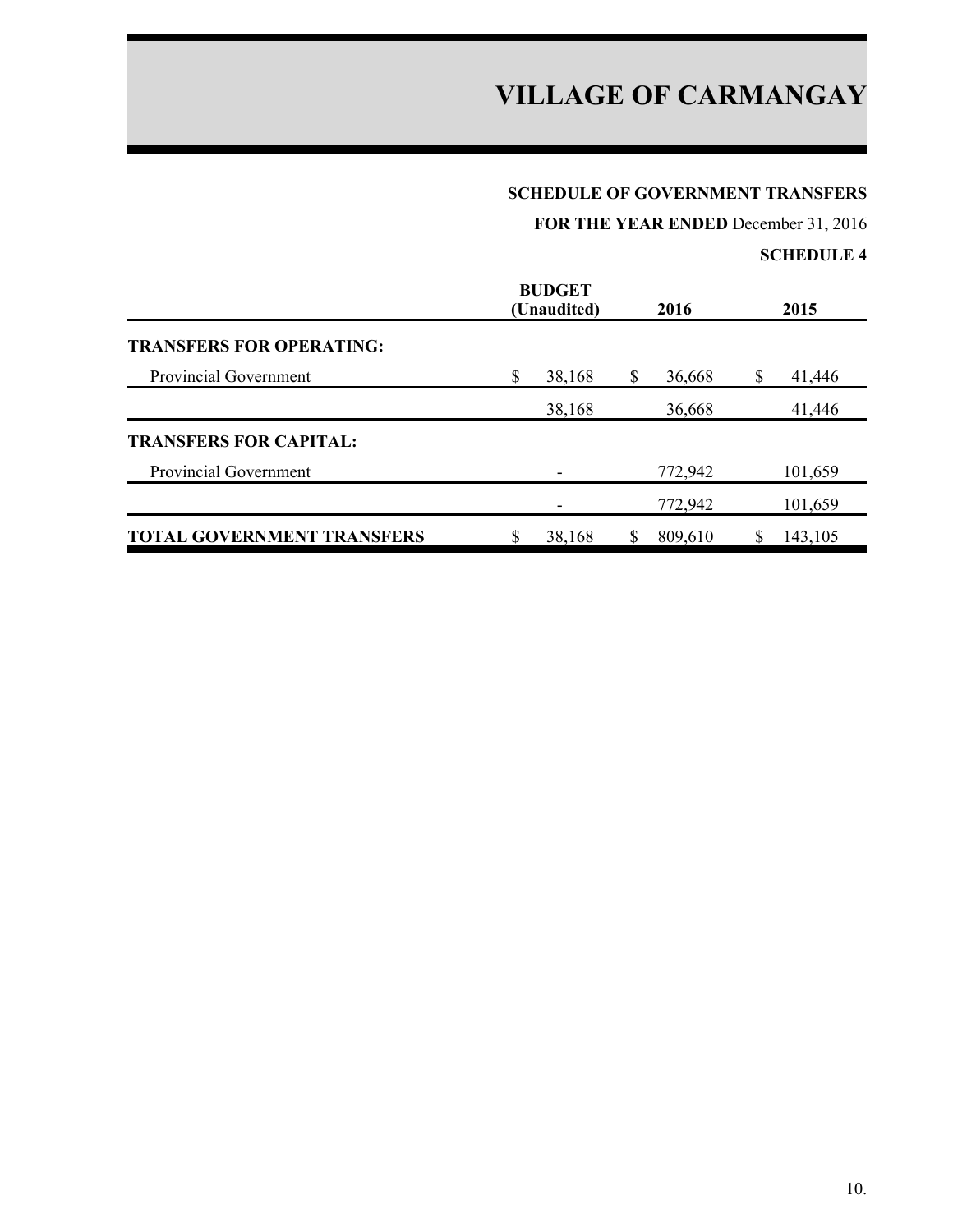## **SCHEDULE OF CONSOLIDATED EXPENSES BY OBJECT**

**FOR THE YEAR ENDED** December 31, 2016

|                                            | <b>BUDGET</b><br>(Unaudited) | 2016           | 2015         |
|--------------------------------------------|------------------------------|----------------|--------------|
| <b>CONSOLIDATED EXPENDITURES BY OBJECT</b> |                              |                |              |
| Salaries, wages and benefits               | S<br>196,306                 | \$.<br>152,940 | S<br>124,618 |
| Contracted and general services            | 154,360                      | 235,199        | 172,626      |
| Materials, goods and utilities             | 128,524                      | 157,559        | 139,752      |
| Transfers to local boards and agencies     | 22,883                       | 13,959         | 13,711       |
| Interest on long-term debt                 | 400                          | 156            | 425          |
| Purchases from other governments           | 37,612                       |                |              |
| Amortization of tangible capital assets    |                              | 134,969        | 126,995      |
| Bank charges and short-tern interest       | 2,200                        | 1,552          | 1,439        |
|                                            | 542,285                      | 696,334        | 579,566      |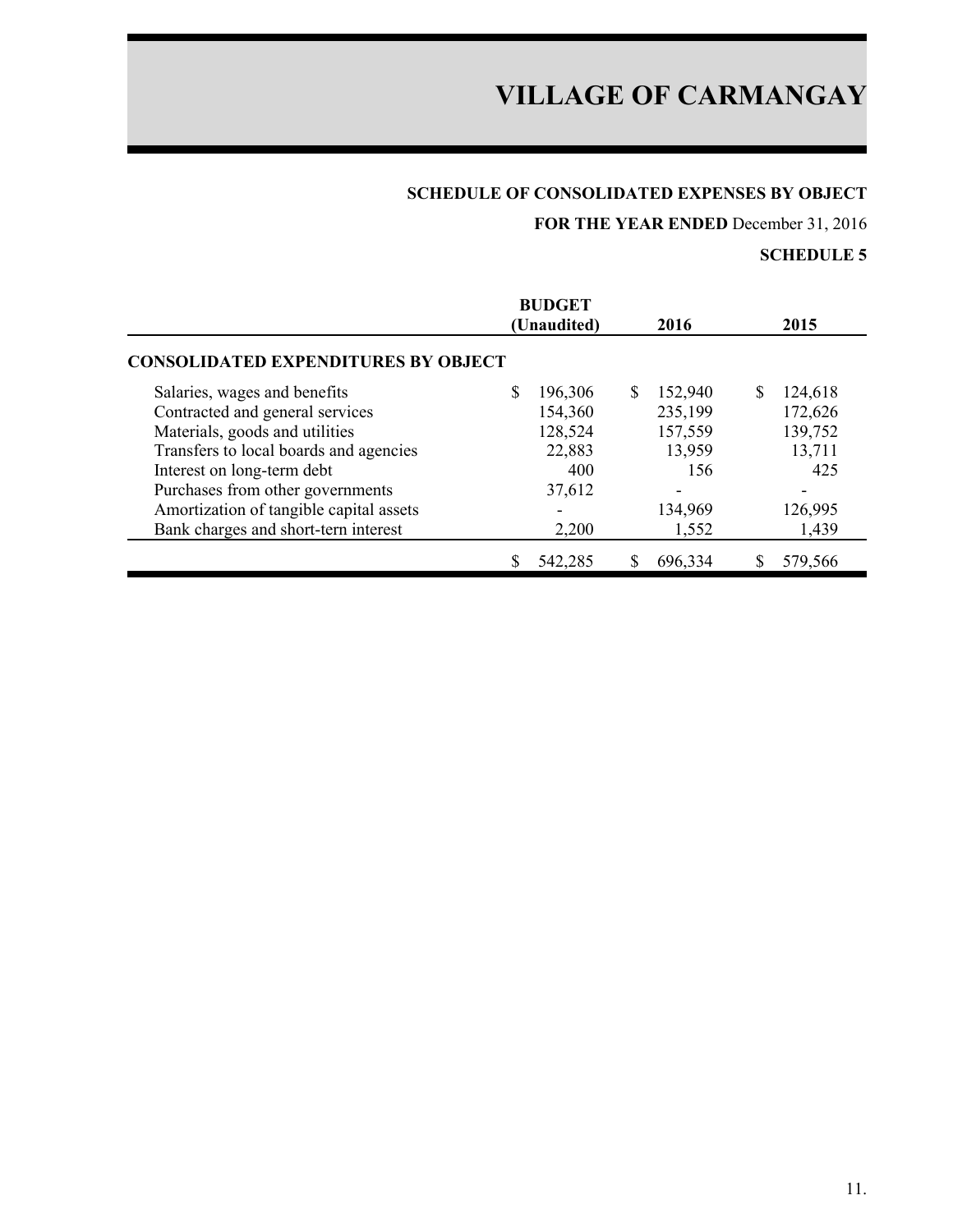### **SCHEDULE OF SEGMENTED DISCLOSURE**

## **FOR THE YEAR ENDED** December 31, 2016

|                              | General       |     | Protective<br>Services | Transportation  | Planning and |             |    | Recreation<br>and Culture |          | Environmental            |    | Other | Total    |
|------------------------------|---------------|-----|------------------------|-----------------|--------------|-------------|----|---------------------------|----------|--------------------------|----|-------|----------|
|                              | Government    |     |                        | <b>Services</b> |              | Development |    |                           | Services |                          |    |       |          |
| <b>REVENUE</b>               |               |     |                        |                 |              |             |    |                           |          |                          |    |       |          |
| Net municipal taxes          | \$<br>230,691 | \$  |                        |                 | \$           | ۰           | \$ |                           |          |                          | \$ |       | 230,691  |
| Government transfers         | 36,668        |     |                        | 195,895         |              |             |    |                           |          | 577,047                  |    |       | 809,610  |
| User fees and sales of goods | 14,800        |     |                        | 250             |              | 100         |    | 6,825                     |          | 128,915                  |    | 650   | 151,540  |
| Investment income            | 4,008         |     |                        |                 |              |             |    |                           |          |                          |    |       | 4,008    |
| Other revenues               | 87,680        |     | 875                    | 2,200           |              | 500         |    | $\overline{\phantom{0}}$  |          | $\overline{\phantom{0}}$ |    |       | 91,255   |
|                              | 373,847       |     | 875                    | 198,345         |              | 600         |    | 6,825                     |          | 705,962                  |    | 650   | ,287,104 |
| <b>EXPENSES</b>              |               |     |                        |                 |              |             |    |                           |          |                          |    |       |          |
| Contract & general services  | 74,111        |     | 21,505                 | 7,010           |              | 4,765       |    | 10,791                    |          | 117,018                  |    |       | 235,200  |
| Salaries and wages           | 86,363        |     |                        | 20,040          |              |             |    | 14,524                    |          | 30,672                   |    | 1,340 | 152,939  |
| Goods and supplies           | 14,092        |     |                        | 46,896          |              |             |    | 1,881                     |          | 94,690                   |    |       | 157,559  |
| Transfers to local boards    | 6,943         |     | 1,994                  |                 |              |             |    | 5,021                     |          | $\overline{\phantom{0}}$ |    |       | 13,958   |
| Long-term debt interest      | 156           |     |                        |                 |              |             |    |                           |          |                          |    |       | 156      |
| Other expenses               | .553          |     |                        |                 |              |             |    |                           |          |                          |    |       | 1,553    |
|                              | 183,218       |     | 23,499                 | 73,946          |              | 4,765       |    | 32,217                    |          | 242,380                  |    | 1,340 | 561,365  |
| <b>NET REVENUE BEFORE</b>    |               |     |                        |                 |              |             |    |                           |          |                          |    |       |          |
| <b>AMORTIZATION</b>          | 190,629       |     | (22, 624)              | 124,399         |              | (4,165)     |    | (25, 392)                 |          | 463,582                  |    | (690) | 725,739  |
| <b>Amortization Expense</b>  | 126           |     | 455                    | 51,336          |              |             |    | 4,822                     |          | 78,230                   |    |       | 134,969  |
| <b>NET REVENUE</b>           | 190,503       | \$. | (23,079)               | 73,063          |              | (4,165)     | \$ | (30, 214)                 |          | 385,352                  |    | (690) | 590,770  |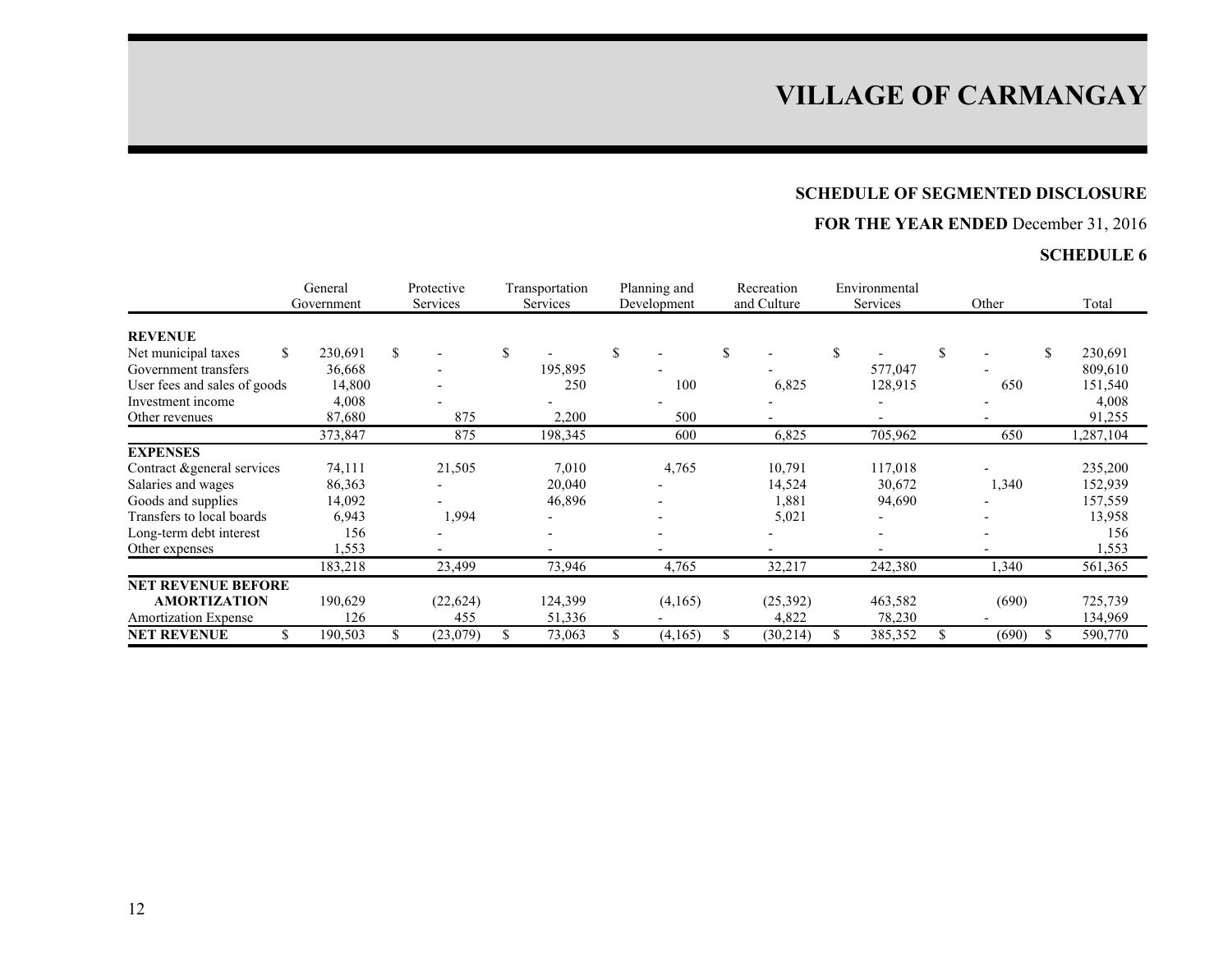#### **NOTES TO FINANCIAL STATEMENTS**

#### **FOR THE YEAR ENDED** December 31, 2016

#### **1. SIGNIFICANT ACCOUNTING POLICIES**

The consolidated financial statements of the Village of Carmangay are the representations of management prepared in accordance with Canadian public sector accounting standards for local governments established by the Public Sector Accounting Board of CPA Canada. Significant aspects of the accounting policies adopted by the town are as follows:

#### (a) Reporting Entity

The financial statements consist of tax supported and self-supporting activities or entities whose operations and assets are under the control of the municipal council.

The schedule of taxes levied also includes operating requisitions for many educational, health care, social and other external organization that are not controlled by the municipal council.

The statements exclude trust assets that are administered for the benefit of external parties.

(b) Basis of accounting

The financial statements are prepared using the accrual basis of accounting. The accrual basis of accounting records revenue as it is earned and measurable. Expenses are recognized as they are incurred and measurable based upon receipt of goods or services and/or the legal obligation to pay.

Funds from external parties and earnings thereon restricted by agreement or legislation are accounted for as deferred revenue until used for the purpose specified,

Government transfers, contributions, and other amounts are received from third parties pursuant to legislation, regulation, or agreement and may only be used for certain programs, in the completion of specific work, or for the purchase of tangible capital assets. In addition, certain user charges and fees are collected for which the related services have yet to be performed. Revenue is recognized in the period when the related expenses are incurred, services performed or the tangible capital assets are acquired.

(c) Government Transfers

Government transfers are the transfer of assets from senior levels of government that are not the result of an exchange transaction, are not expected to be repaid in the future, or the result of a direct financial return.

Government transfers are recognized in the consolidated financial statements as revenue in the period in which events giving rise to the transfer occur, providing the transfers are authorized, any eligibility criteria have been met, and reasonable estimates of the amounts can be determined.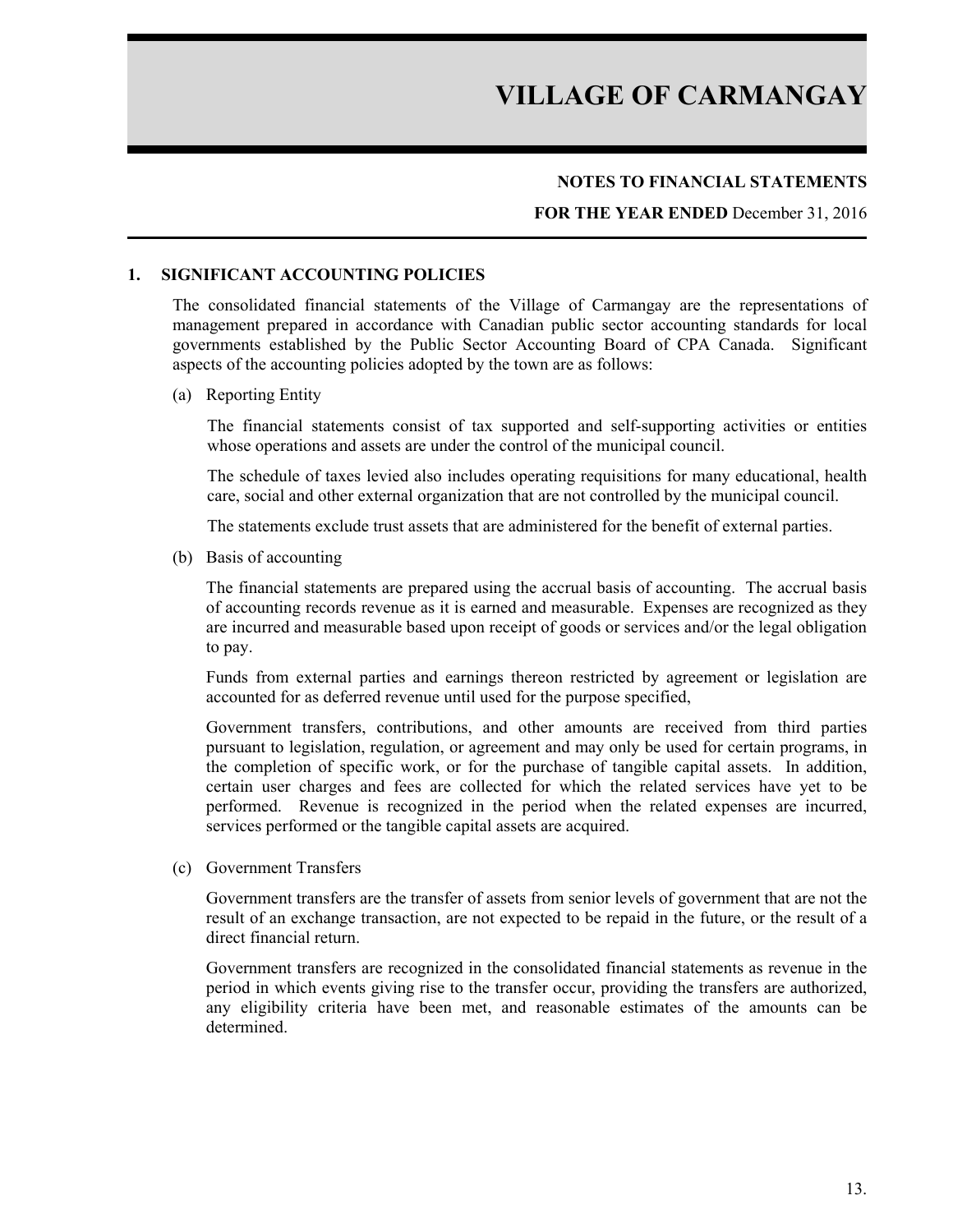#### **NOTES TO FINANCIAL STATEMENTS**

**FOR THE YEAR ENDED** December 31, 2016

#### **1. SIGNIFICANT ACCOUNTING POLICIES, continued**

(d) Investments

Investments are recorded at cost. Investment premiums and discounts are amortized proportionately over the term of the respective investment.

(e) Non-Financial Assets

Non-financial assets are not available to discharge existing liabilities and are held for use in the provision of services. They have useful lives extending beyond the current year and are not intended for sale in the normal course of operations. The change in non-financial assets during the year, together with the excess of revenues over expenses, provided the consolidated Change in Net Financial Assets (Debt) for the year.

i. Tangible Capital Assets

Tangible capital assets are recorded at cost which included all amounts that are directly attributable to acquisition, construction, development or betterment of the assets. The cost, less residual value of the tangible capital assets is amortized on a straight-line basis over the estimated useful life as follows:

| Land Improvements            | $15-20$ years |
|------------------------------|---------------|
| <b>Buildings</b>             | $25-50$ years |
| <b>Engineered Structures</b> |               |
| Water System                 | $35-65$ years |
| Wastewater system            | $35-65$ years |
| Other engineered structures  | $15-40$ years |
| Machinery and equipment      | 5-20 years    |
| Vehicles                     | $3-20$ years  |

One-half of the annual amortization is charged in the year of acquisition and in the year of disposal. Assets under construction are not amortized until the assets if available for productive use.

ii. Contributions of Tangible Capital Assets

Tangible capital assets received as contributions are recorded at fair value at the date of receipt and also are recorded as revenue.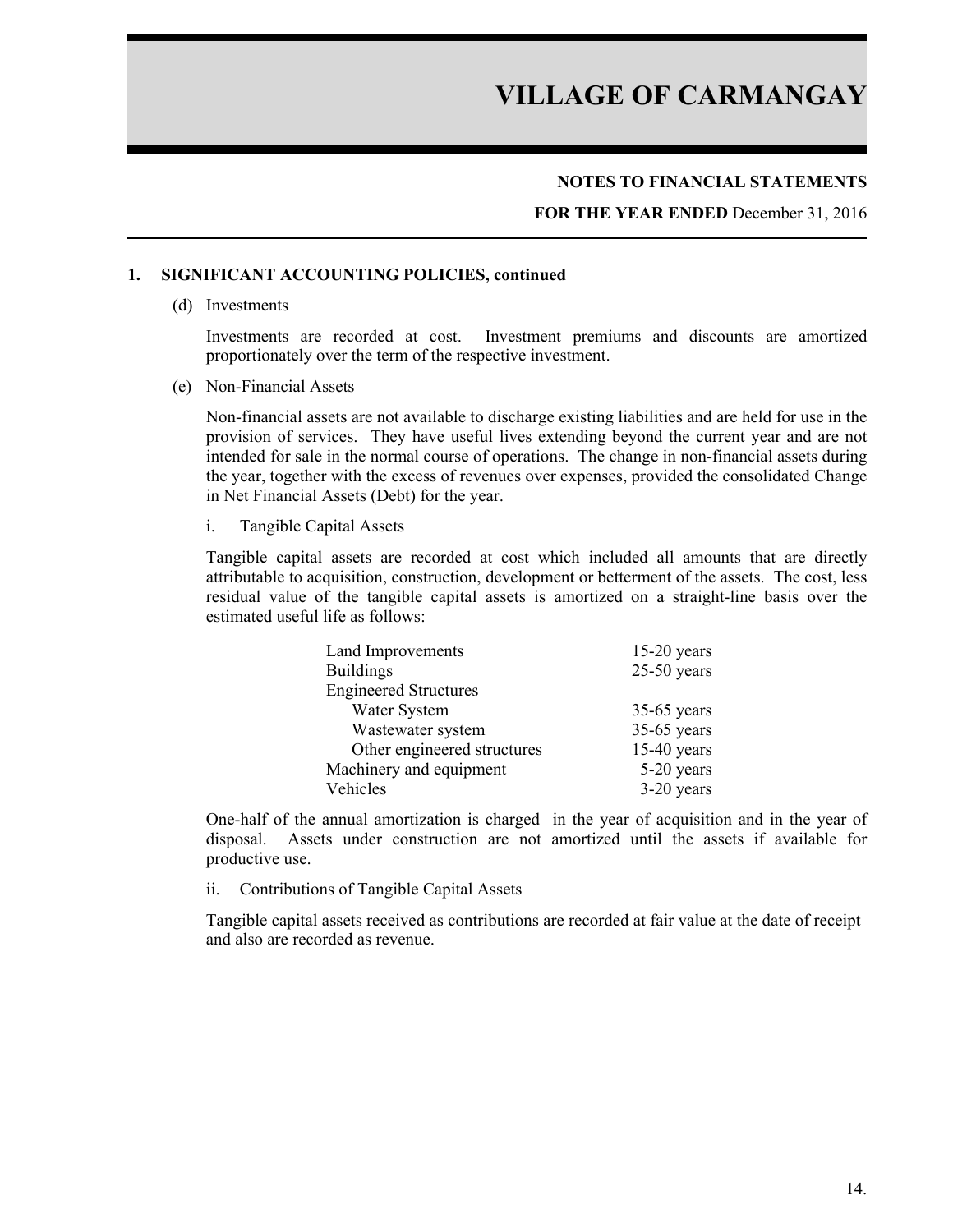#### **NOTES TO FINANCIAL STATEMENTS**

**FOR THE YEAR ENDED** December 31, 2016

#### **1. SIGNIFICANT ACCOUNTING POLICIES, continued**

(f) Taxes and Grants in Lieu Receivable

Taxes and grants in lieu receivable consist of current tax levies which remain outstanding at December 31, 2016.

(g) Inventories

Inventories of materials and supplies are valued at cost.

Land held for resale is recorded at cost. Cost included costs for land acquisition and improvements required to prepare the land for servicing such as clearing, stripping, and leveling charges. Related development costs incurred to provide infrastructure such as water and wastewater services, roads, sidewalks, and street lighting are recorded as physical assets under their respective functions. When land is sold the inventory balance is reduced with an offsetting adjustment to equity in physical assets.

(h) Reserves for Future Expenditures

Reserves are established at the discretion of council to se aside funds for future operating and capital expenditures. Transfers to and/or from reserves are reflected as an adjustment to the applicable fund.

(i) Use of Estimates

The preparation of financial statements in conformity with Canadian public sector accounting standards for local governments requires management to make estimates and assumptions that affect the reported amounts of assets and liabilities and disclosure of contingent assets and liabilities at the date of the financial statements, and the reported amounts of revenues and expenditures during the period. Actual results could differ from those estimates.

(j) Certain balances may not add due to formula rounding.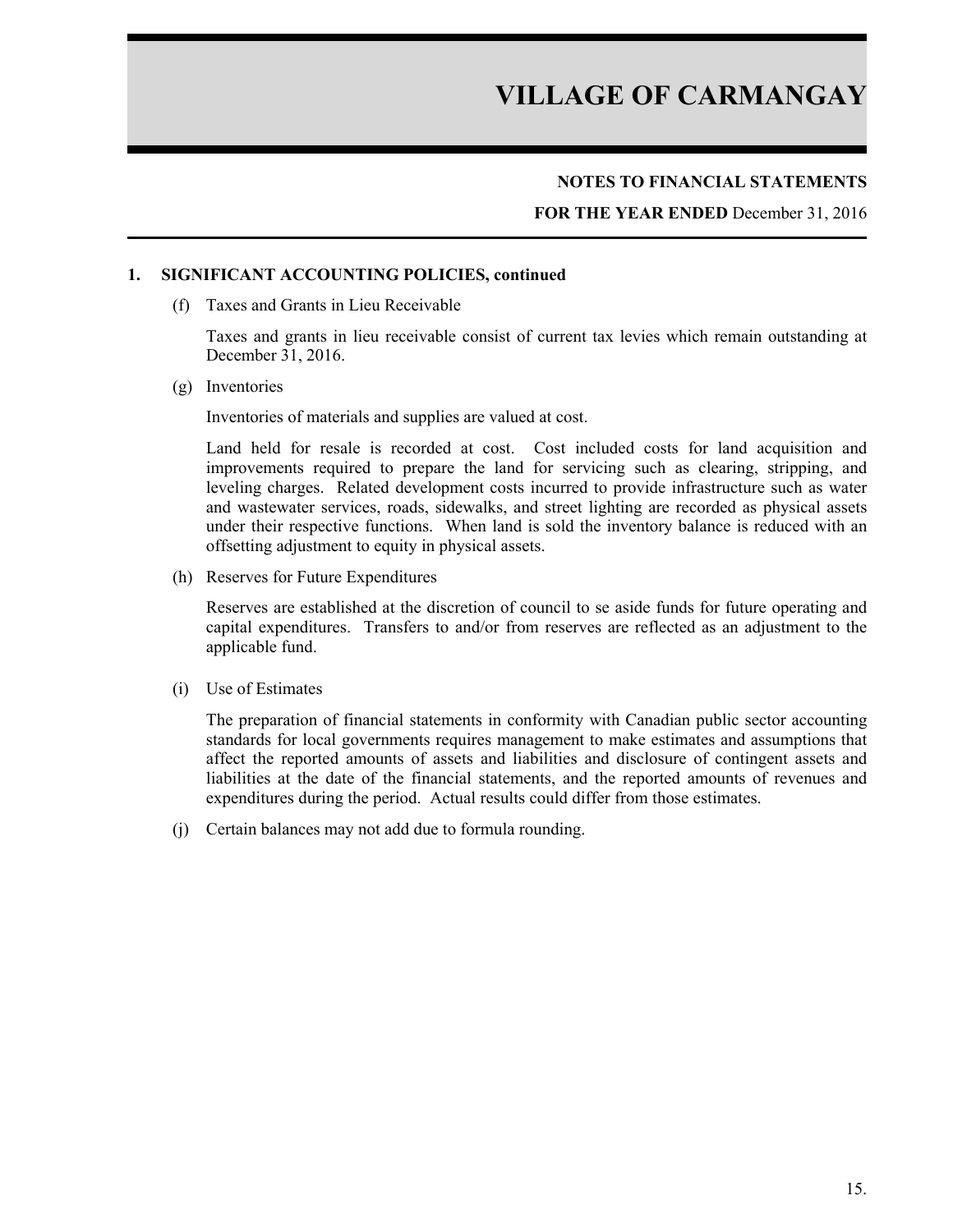#### **NOTES TO FINANCIAL STATEMENTS**

#### **FOR THE YEAR ENDED** December 31, 2016

#### **2. CASH AND TEMPORARY INVESTMENTS**

|                                | 2016         | <u>2015</u>  |
|--------------------------------|--------------|--------------|
| Cash                           | 104,241<br>S | 373,075<br>S |
| Investments - cash equivalents | 282,229      | 561,072      |
|                                | 386,470      | 934,147      |
| Restricted cash                |              |              |
| Restricted surplus             | \$<br>66,685 | 66,685<br>S  |
| Deferred revenue               | 286,214      | 821,655      |
| Deposits                       | 6,751        | 11,434       |
|                                | 359,650      | 899,774      |

Temporary investments are short term deposits with maturities within the normal operating cycle (fiscal year) of the municipality.

Non-current investments are term deposits with maturities exceeding the normal operating cycle (fiscal year) of the municipality.

### **3. TAXES AND GRANTS IN PLACE OF TAXES RECEIVABLE**

|                                            | 2016                     | 2015   |
|--------------------------------------------|--------------------------|--------|
| Current taxes and grants in place of taxes | 52,605                   | 64,474 |
| Arrears taxes                              | 20,632                   | 30,227 |
|                                            | 73,237                   | 94,701 |
| Less: allowance for doubtful accounts      | $\overline{\phantom{0}}$ |        |
|                                            |                          | 94     |

#### **4. TANGIBLE CAPITAL ASSETS**

| <b>NET BOOK VALUE</b>        | 2016          | 2015          |
|------------------------------|---------------|---------------|
| Land                         | \$<br>146,339 | 146,339<br>\$ |
| Land Improvements            | 43,138        | 46,529        |
| <b>Buildings</b>             | 83,039        | 101,026       |
| <b>Engineered Structures</b> |               |               |
| Roadway system               | 655,859       | 502,146       |
| Water distribution system    | 1,072,503     | 789,523       |
| Wastewater treatment system  | 748,567       | 579,685       |
| Machinery, equipment and     |               |               |
| furnishings                  | 156,624       | 166,694       |
| Vehicles                     | 3,563         | 6,138         |
|                              | \$2,909,632   | \$2,338,080   |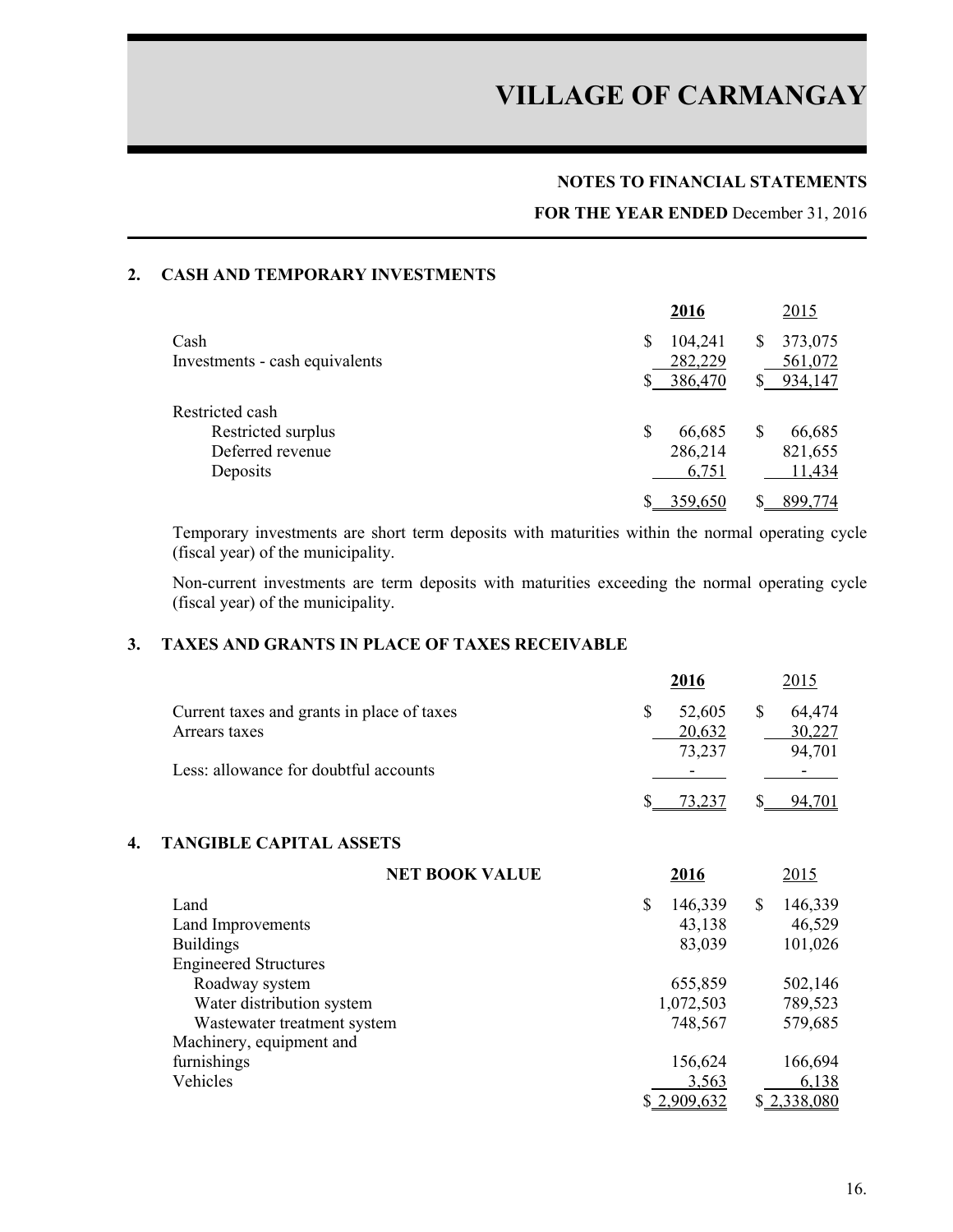#### **NOTES TO FINANCIAL STATEMENTS**

**FOR THE YEAR ENDED** December 31, 2016

#### **5. LONG-TERM DEBT**

|                                                 | 2016                  |                       |
|-------------------------------------------------|-----------------------|-----------------------|
| Tax supported loan                              | $\frac{\sim}{\sim}$ - | $\frac{\$}{9,350}$    |
| <b>Current Portion</b>                          | $S =$                 | $\frac{\$}{\$}$ 9,350 |
| Loan due to ATB Financial was paid out in 2016. |                       |                       |

#### **6. DEFERRED REVENUE AND DEPOSIT LIABILITIES**

|                                        | 2016    | 2015        |
|----------------------------------------|---------|-------------|
| Deposits                               |         |             |
| Playground donations                   | \$      | \$<br>6,058 |
| Water deposits                         | 1,087   | 1,087       |
| Tax prepayments                        | 4,401   | 3,520       |
| Water prepayments                      | 1,263   | 770         |
|                                        | 6,751   | 11,435      |
| Infrastructure Canada-Alberta programs | 286,214 | 821,655     |
|                                        | 292,965 | 833,090     |

#### **7. SALARY AND BENEFITS DISCLOSURE**

Disclosure of salaries and benefits for elected municipal officials the chief administrative officer and designated officers as required by Alberta Regulation 313/2000 is as follows:

|                     | 2016   |                | 2015   |             |
|---------------------|--------|----------------|--------|-------------|
|                     | Salary | Benefits and   |        |             |
|                     |        | Allowances (2) | Total  | Total       |
| Mayor Nichols       | 5,403  | 2,759          | 8,162  | \$<br>6,959 |
| Councilor Sabourin  | 2,295  | 869            | 3,164  | 5,828       |
| Councilor Smidt     | 5,160  | 3,223          | 8,383  | 7,218       |
| <b>Stacey Hovde</b> | 840    | 125            | 965    |             |
| CAO                 | 42,732 | 4,844          | 47,576 | 36,508      |

- (1) Salary includes regular base pay, bonuses, overtime, lump sum payments, gross honoraria, and any other direct cash remuneration.
- (2) Employer's share of all employee benefits and contributions or payments made on behalf of employees including pension, health care, dental coverage, vision coverage, group life insurance. accidental disability and dismemberment insurance, long and short term disability plans, professional memberships and tuition.
- (3) Benefits and allowance figures also include the employer's share of the costs of additional taxable benefits including special leave with pay, financial planning services. retirement services, concession loans, travel allowances, car allowances and club memberships.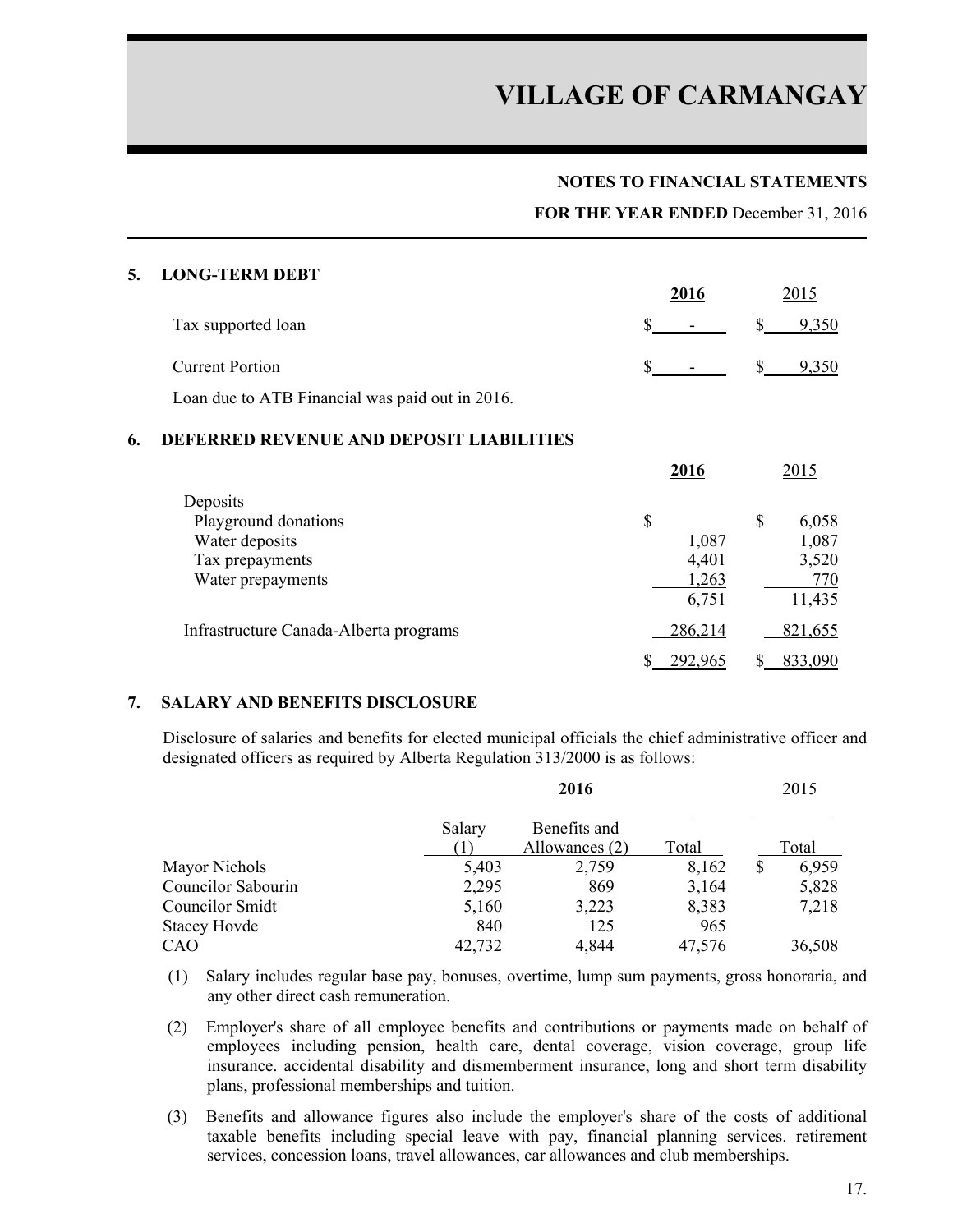#### **NOTES TO FINANCIAL STATEMENTS**

#### **FOR THE YEAR ENDED** December 31, 2016

#### **8. DEBT LIMITS**

Section 276(2) of the Municipal Government Act requires that debt and debt limits as defined by Alberta Regulation 255/00 for the Village of Carmangay be disclosed as follows:

|                                                  | 2016         | 2015                    |
|--------------------------------------------------|--------------|-------------------------|
| Total debt limit<br>Total debt                   | 771,243<br>S | 736,550<br>S<br>(9,350) |
| Amount of debt limit (exceeded) unused           | 771,243      | 727,200                 |
|                                                  | 2016         | 2015                    |
| Debt servicing limit                             | 128,541<br>S | 122,758<br>S            |
| Debt servicing                                   |              | (9,525)                 |
| Amount of debt servicing limit (exceeded) unused | 128,541      | 113,233                 |

The debt limit is calculated as 1.5 times revenue of the municipality (as defined in Alberta Regulation 255/00) and the debt service limit is calculated at 0.25 times such revenue. Incurring debt beyond these limitations requires approval by the Minister of Municipal Affairs. These thresholds are guidelines used by Alberta Municipal Affairs to identify municipalities that could be at financial risk if further debt is acquired. The calculation taken alone does not represent the financial stability of the municipality. Rather, the financial statements must be interpreted as a whole.

#### **9. EQUITY IN TANGIBLE CAPITAL ASSETS**

|                                       | 2016          | 2015          |
|---------------------------------------|---------------|---------------|
| Tangible capital assets (Schedule 2)  | \$6,251,577   | \$5,571,831   |
| Accumulated amortization (Schedule 2) | (3,341,945)   | (3,233,752)   |
|                                       | 2,909,632     | 2,338,079     |
| Long-term debt (Note 5)               |               | (9,350)       |
|                                       | \$2,909,632   | \$2,328,729   |
| <b>ACCUMULATED SURPLUS</b><br>10.     |               |               |
|                                       | 2016          | <u> 2015 </u> |
| Unrestricted surplus                  | \$<br>171,655 | \$<br>161,789 |
| Restricted surplus                    |               |               |
| Capital reserve                       | 19,911        | 19,911        |
| Operating contingency                 | 7,654         | 7,654         |
| Assessment reserve                    | 3,000         | 3,000         |
| Garbage reserve                       | 621           | 621           |
| Water treatment reserve               | 5,499         | 5,499         |
| Operating reserve                     | 30,000        | 30,000        |
|                                       | 66,685        | 66,685        |
| Equity in tangible capital assets     | 2,909,632     | 2,328,729     |
|                                       | \$3,147,972   | \$2,557,203   |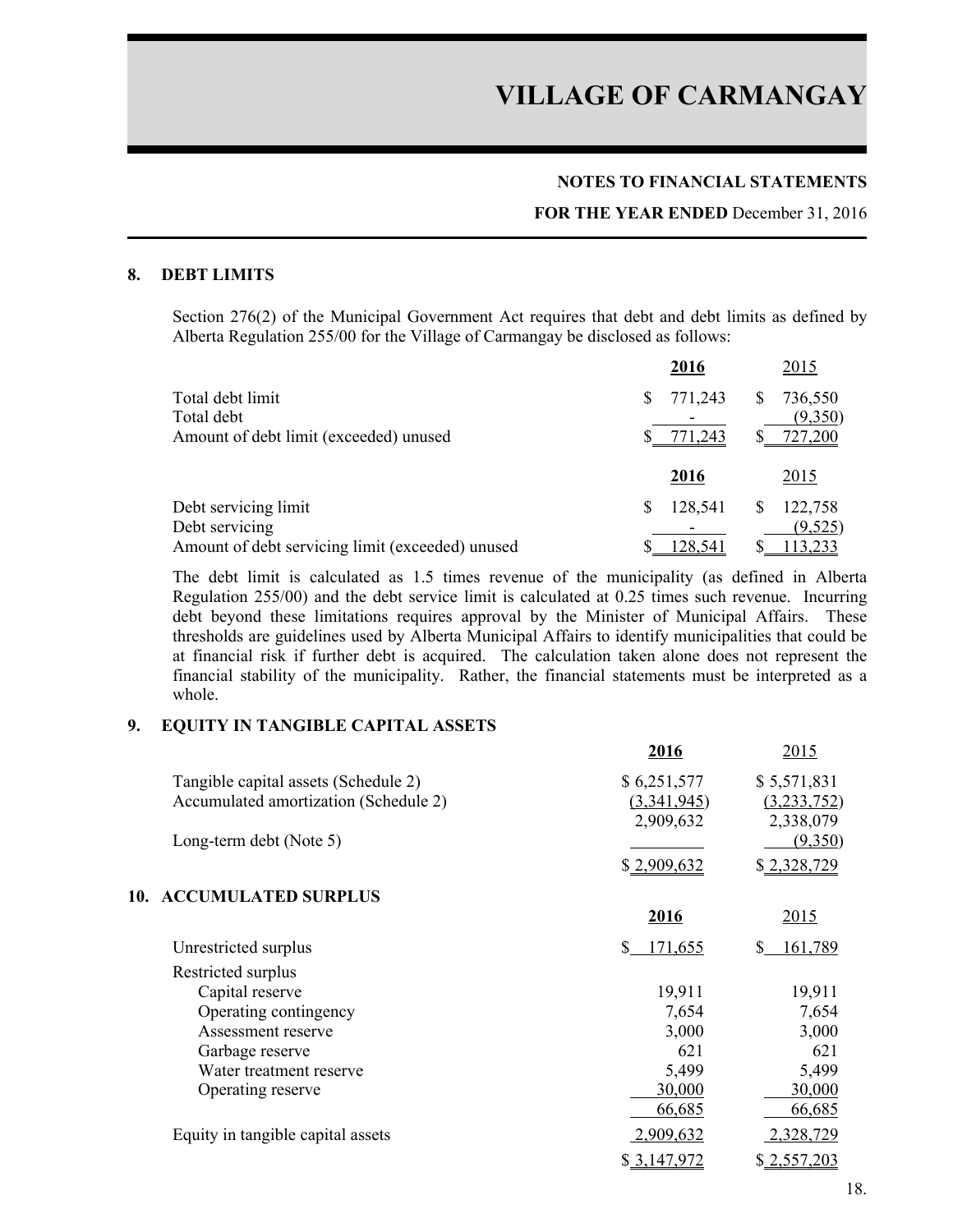#### **NOTES TO FINANCIAL STATEMENTS**

#### **FOR THE YEAR ENDED** December 31, 2016

#### **11. LOCAL AUTHORITIES PENSION PLAN**

Employees of the Village participate in the Local Authorities Pension Plan (LAPP), which is one of the plans covered by the Alberta Public Sector Pension Plans Act. The LAPP is financed by employer and employee contributions and by investment earnings of the LAPP Fund.

Contributions for current service are recorded as expenditures in the year in which they become due.

The Village is required to make current service contributions to the LAPP of 5.525% of pensionable earnings up to the year's maximum pensionable earnings under the Canada Pension Plan and 7.4% on pensionable earnings above this amount. Employees of the Village are required to make current service contributions of 4.535% of personable salary up to the year's maximum personable salary and 6.4% on personable salary above this amount.

Total current service contributions by the Village to the LAPP in 2016 \$11,428 (2015 - \$8,770). Total current service contributions by the employees of the Village to the LAPP in 2016 were \$10,425 (2015 - \$8,000).

#### **12. CONTINGENCIES**

The Village of Carmangay is a member of the Alberta Municipal Insurance Exchange (MUNIX). Under the terms of membership, the Village could become liable for its proportionate share of any claim losses in excess of the funds held by the exchange. Any liability incurred would be accounted for as a current transaction in the year the losses are determined.

#### **13. FINANCIAL INSTRUMENTS**

The Village's financial instruments are initially recorded at fair market value and consist of of cash and temporary investments, accounts receivable, accounts payable, deposit liabilities, accrued liabilities, and long-term debt. It is management's opinion that the town is not exposed to significant interest or currency risk arising from these financial instruments.

The Village is subject to credit risk with respect to taxes and grants in place of taxes receivable and trade and other receivables. Credit risk arises from the possibility that taxpayers and entities to which the town provides services may experience financial difficulty and be unable to fulfill their obligations. The large number and diversity of taxpayers and customers minimize the credit risk.

Unless otherwise noted, the stated of these financial instruments approximate fair value.

#### **14. SEGMENTED DISCLOSURE**

The Village of Carmangay provides a range of services to its ratepayers. For each reported segment, revenues and expenses represent both amounts that are directly attributable to the segment and amounts that are allocated on a reasonable basis. The accounting policies used in these segments are consistent with those followed in the preparation of the financial statements as disclosed in Note 1.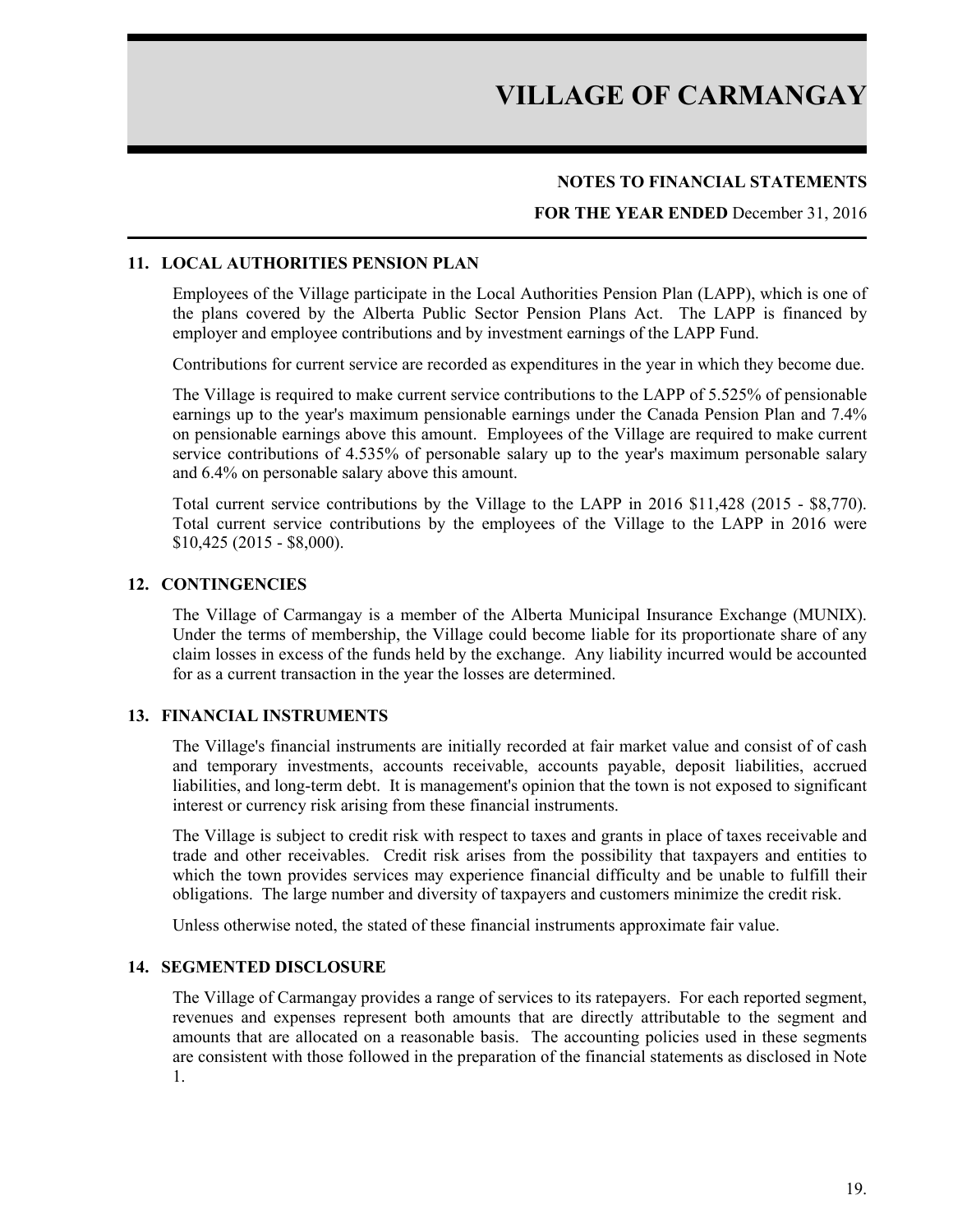## **NOTES TO FINANCIAL STATEMENTS**

**FOR THE YEAR ENDED** December 31, 2016

### **15. APPROVAL OF FINANCIAL STATEMENTS**

Council and Management have approved these financial statements.